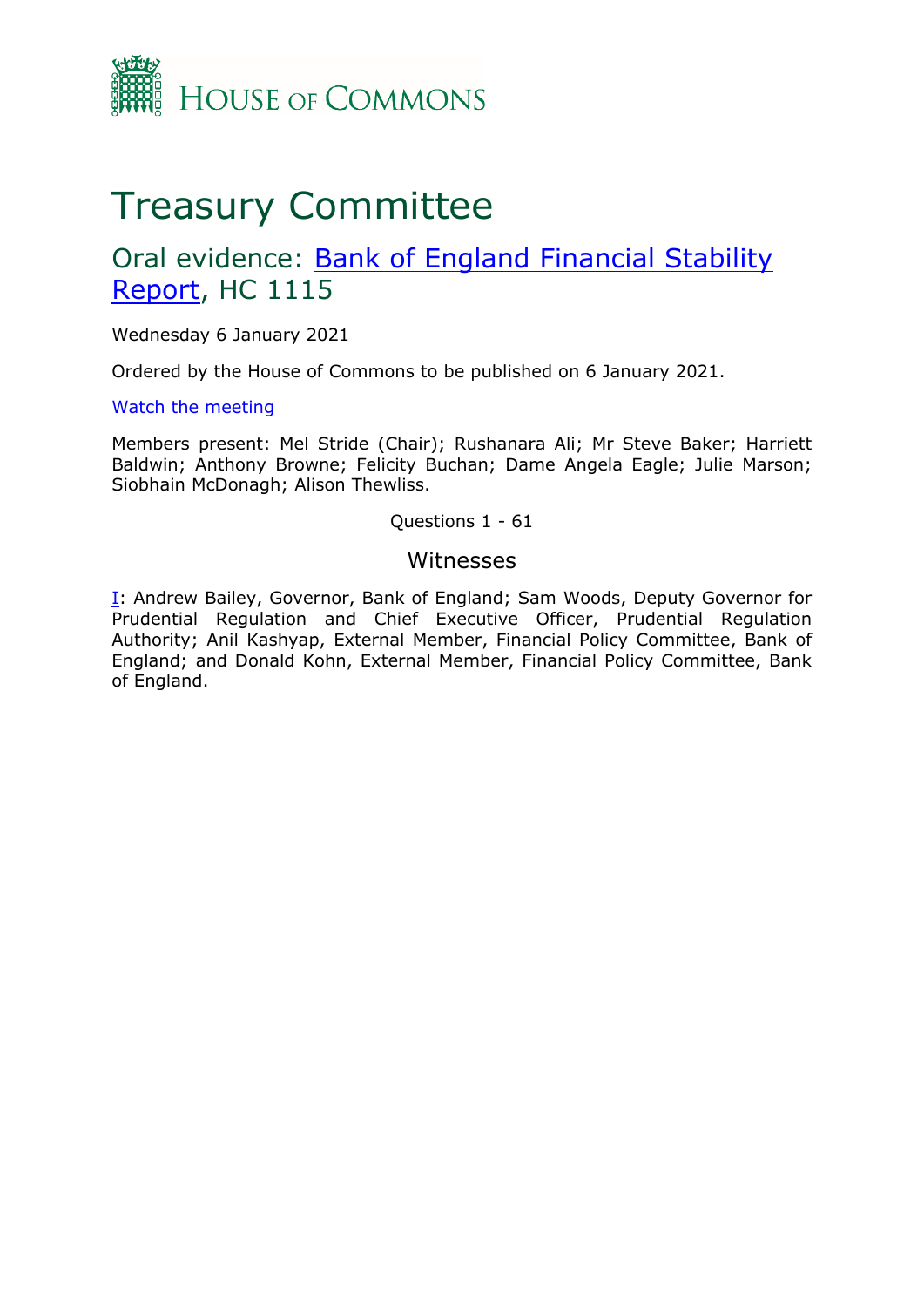

## <span id="page-1-0"></span>Examination of Witnesses

Witnesses: Andrew Bailey, Sam Woods, Anil Kashyap and Donald Kohn.

Q1 **Chair:** Good afternoon and welcome to the Treasury Select Committee inquiry session into the Bank of England's financial stability report. We are very pleased today to have four representatives of the Bank join us as witnesses, and I am going to ask each of them to very briefly introduce themselves to the Committee.

*Andrew Bailey:* Good afternoon. I am Andrew Bailey, Governor of the Bank of England.

*Sam Woods:* I am Sam Woods, Deputy Governor and head of the PRA.

*Anil Kashyap:* I am Anil Kashyap, external member of the FPC.

*Donald Kohn:* I am Don Kohn, external member of the FPC.

Q2 **Chair:** Welcome and thank you for attending today. Most of you have appeared before us at one time or another. If a question is not directed to you, and you really want to answer it and have something to add, please raise your hand and I will endeavour to bring you in at that point.

One point that I want to make up front in this session is that the London Capital and Finance report from Dame Elizabeth Gloster has been published now, but I want to make it clear that this session is not going to focus on that. However, Andrew Bailey has very kindly agreed to appear before our Committee on that matter on 8 February, and that will follow a session we are having with Dame Elizabeth Gloster, which will be held on 1 February. Just to reassure all those who have an interest in that matter—and I know there are many—the Committee will be looking very carefully and in some detail at the report. Indeed, we expect to have some sessions after Andrew's appearance on 8 February as well.

Having said that, let me start with the first question, which I would like to put to Andrew and then Sam, but please come in, others, if you wish to. We have now concluded our trade agreement with the European Union, which is reasonably strong in its coverage of goods but much weaker in its coverage of services, in particular financial services. We know there is now a push to come to a memorandum of understanding, in March of this year, on financial services.

Andrew, I wonder whether you could answer the following questions. First, what is it that we had before we came out of the transition period that we do not now have, which is a cause for concern in terms of financial services and the EU? Secondly, what are the implications if nothing really changes? We know that there will be changes but, if the status quo were to prevail, what would that mean, particularly around stability and the future of financial services? Thirdly, what do you hope would be in place in that memorandum of understanding, and where do you hope the endpoint of negotiations with the EU might be? There is quite a lot there, but, if you could unpack it, that would be a good start.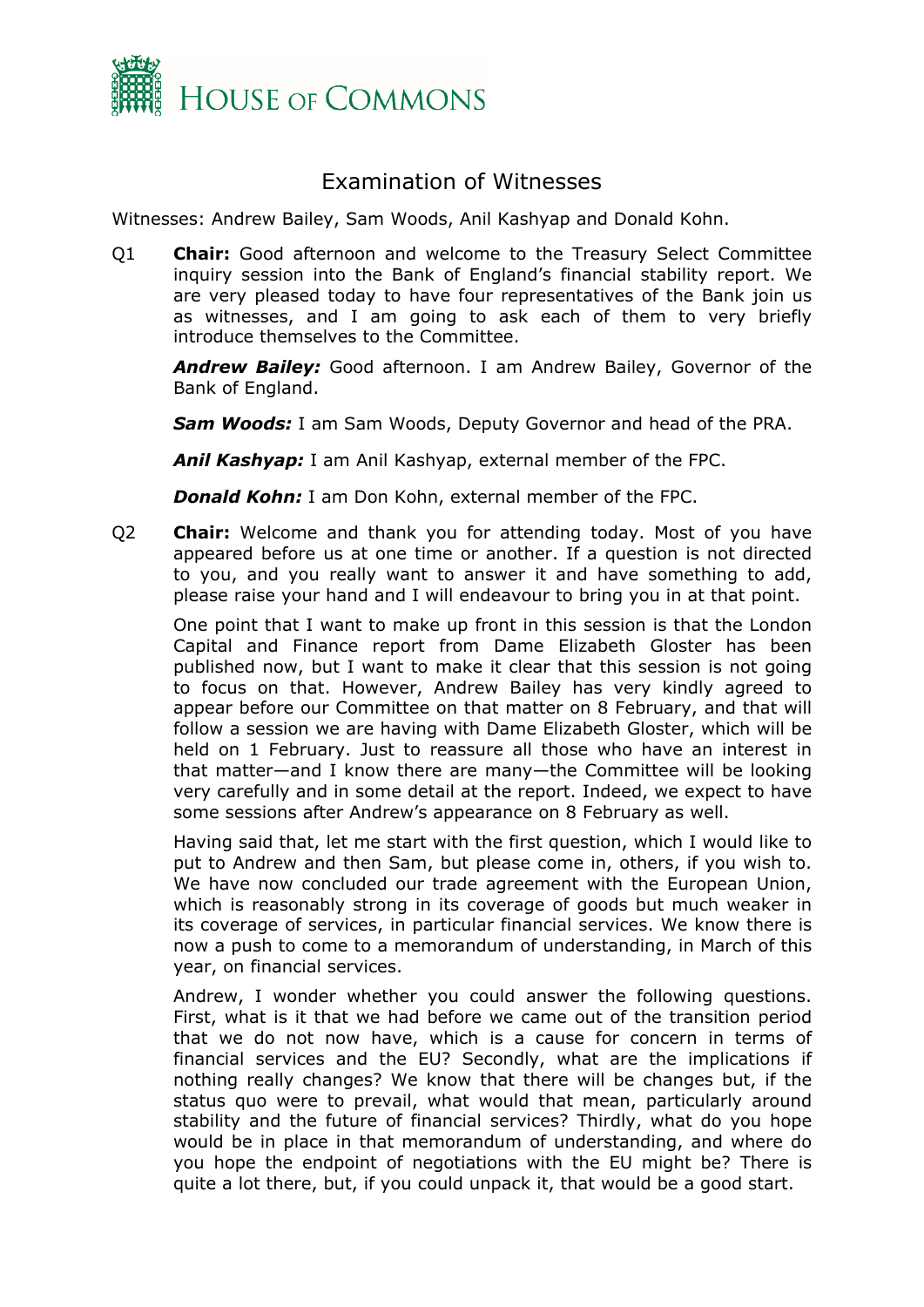

*Andrew Bailey:* That is a very important set of questions. Put very simply, what we had up until 31 December was that, during the transition period, in practice the UK remained a member of the single market. Therefore, we had access and we had passporting. That had been arranged as the transition period to last for a year, throughout the course of the calendar year last year. That is what we had before, so the big change was at the end of last year.

From the FPC perspective, it feels like we have been planning for this transition away since the referendum. It has involved a huge amount of work. The planning that the Bank of England, the FCA and the PRA have done, which we covered in nearly all the financial stability reports during that period, has been on the basis that there would not be any agreement on equivalence. That was not because we were predicting that; it was because we were taking a deliberately worst-case outcome, so that we felt we were covered in terms of the risks. We published quite extensively in FSRs a progress report and a traffic light demonstration of where we thought those risks were.

In the press conference we held when we launched the FSR, back in the beginning of December, I said that our assessment at that point was that we felt the financial stability risks—i.e the risks to the system—were substantially mitigated, although there are different views on the boundary of financial stability between the UK side and the EU. None the less, the real core of the system was substantially mitigated, but financial stability is not the same as market stability and it is not the same as dealing with all issues affecting customers and users of financial markets. I did make the point that the arrangements the UK has put in place for handling those things, particularly customers, allow for essentially more smoothing and therefore less disruption than we were somewhat concerned some parts of the European Union were doing.

In terms of what has happened, the good news is that markets have been very stable over the last week or two. It is fair to say that an important reason for that was that the markets were broadly expecting what they got: a trade deal. It was not one that went beyond what was being talked about before, but they were expecting a trade deal. If anything, our concern was that, had that trade deal not materialised, the markets were in quite a sanguine position, but in the end it ended up pretty much reinforcing their expectations. They were not expecting much on equivalence in financial services because of the telegraphing that had gone on before.

In terms of the implications for the future, you are already seeing that a certain amount of business is having to migrate to the European Union. There has been quite a lot of coverage of share trading. There has been quite a lot of coverage of the so-called derivatives position and the derivatives trading obligation, and those transitions have broadly happened, as far as we can see. Levels of activity may still be recovering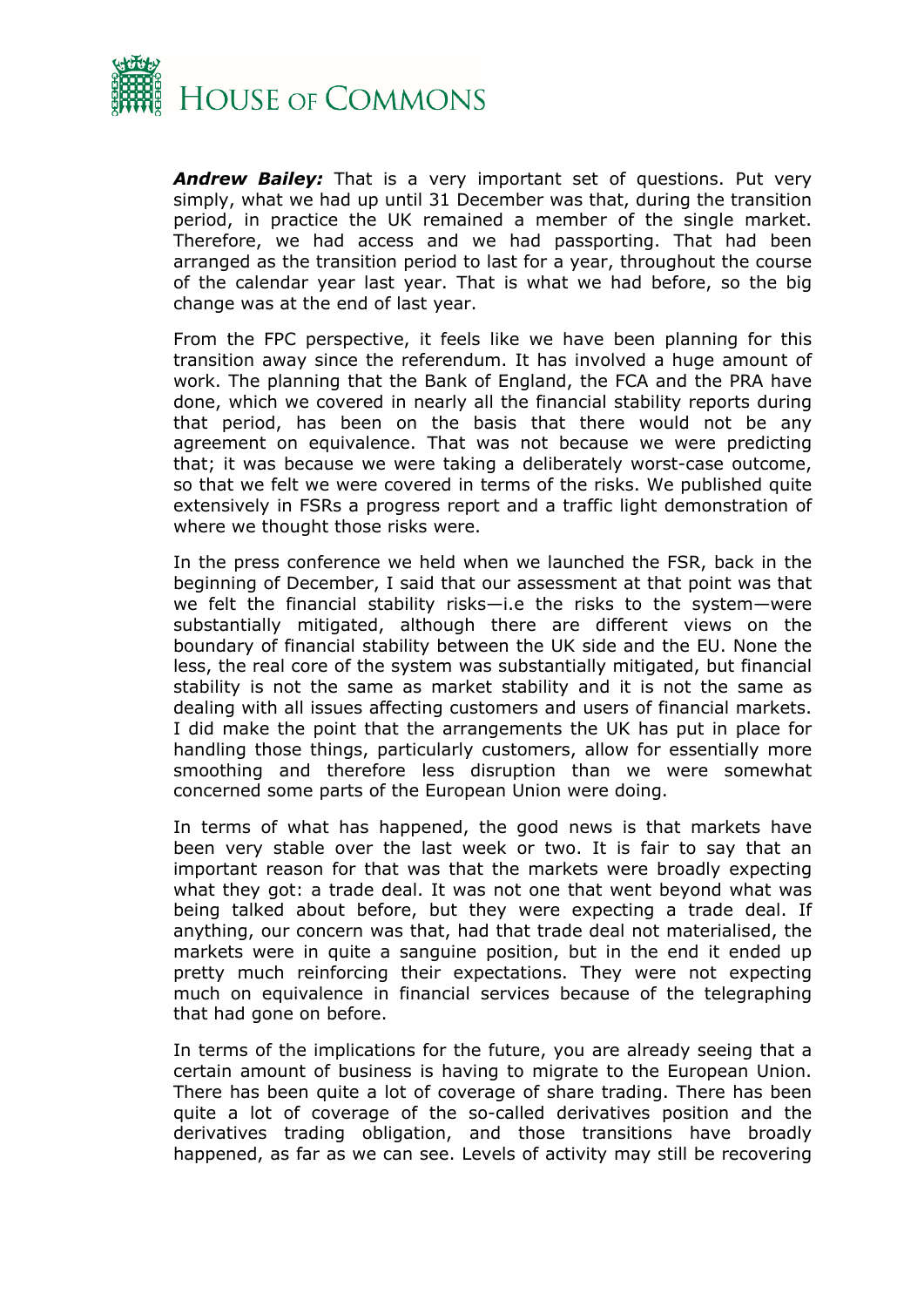

after the holiday period. We were planning to ensure that happened without disruption, and so far so good, on that front.

People often calibrate it in terms of the number of jobs. It is hard to be exactly precise about this, but the numbers currently thought to have migrated are somewhere around 5,000, no more than 7,000. That is a day one thing, of course; it does not tell us what it might be eventually. It is substantially less than the sorts of numbers that were being talked about after the referendum, so there has been quite a bit of adjustment on that front.

The third question you asked was what we hope for. As you say, the trade agreement does not cover financial services in any depth. There is no financial services chapter to the trade agreement. By the way, that is normal in such trade agreements. There is some coverage of financial services by virtue of there being a chapter on services and investment, and there are two important things in there from the Bank of England's point of view that I would draw out. There is a so-called prudential carve-out in terms of trade in financial services, which is important because it allows us to take sensible prudential actions where we need to.

There is also a so-called central bank exemption, which is relevant to the application of state aid rules, because we do not want fuzziness in the boundary around what we do as a central bank. By the way, this is in monetary policy but also in things like lender of last resort. That exemption has been agreed; it covers both us and the European Central Bank.

What do we hope for? As you said, there is a commitment to produce and agree a memorandum of understanding by the spring. The Treasury will lead on it; it will have our full support to do that.

Q3 **Chair:** On that point, will the Bank be involved in the negotiations with the EU?

*Andrew Bailey:* We have not yet discussed that with the Treasury, so I do now know the answer to that question at the moment. Whichever way, the Treasury will have our full support, however it works in practice. There is some language in there that says it can be the basis for further review of equivalence. As we have discussed before, equivalence is a patchwork. Some bits of EU legislation have provision for equivalence and some do not. Its actual technical form differs from bit of legislation to bit of legislation. Obviously, it goes both ways; the UK gives the EU equivalence and the EU gives the UK equivalence, because we have onshored the EU's legislation.

Towards the end of last year the Government granted equivalence to the EU in, I think, 17 decisions. Those are not all the areas in which the UK could give the EU equivalence. That was done unilaterally. The EU has given equivalence in only two areas, and they are both temporary. One is central clearing for 18 months and the other is securities settlement for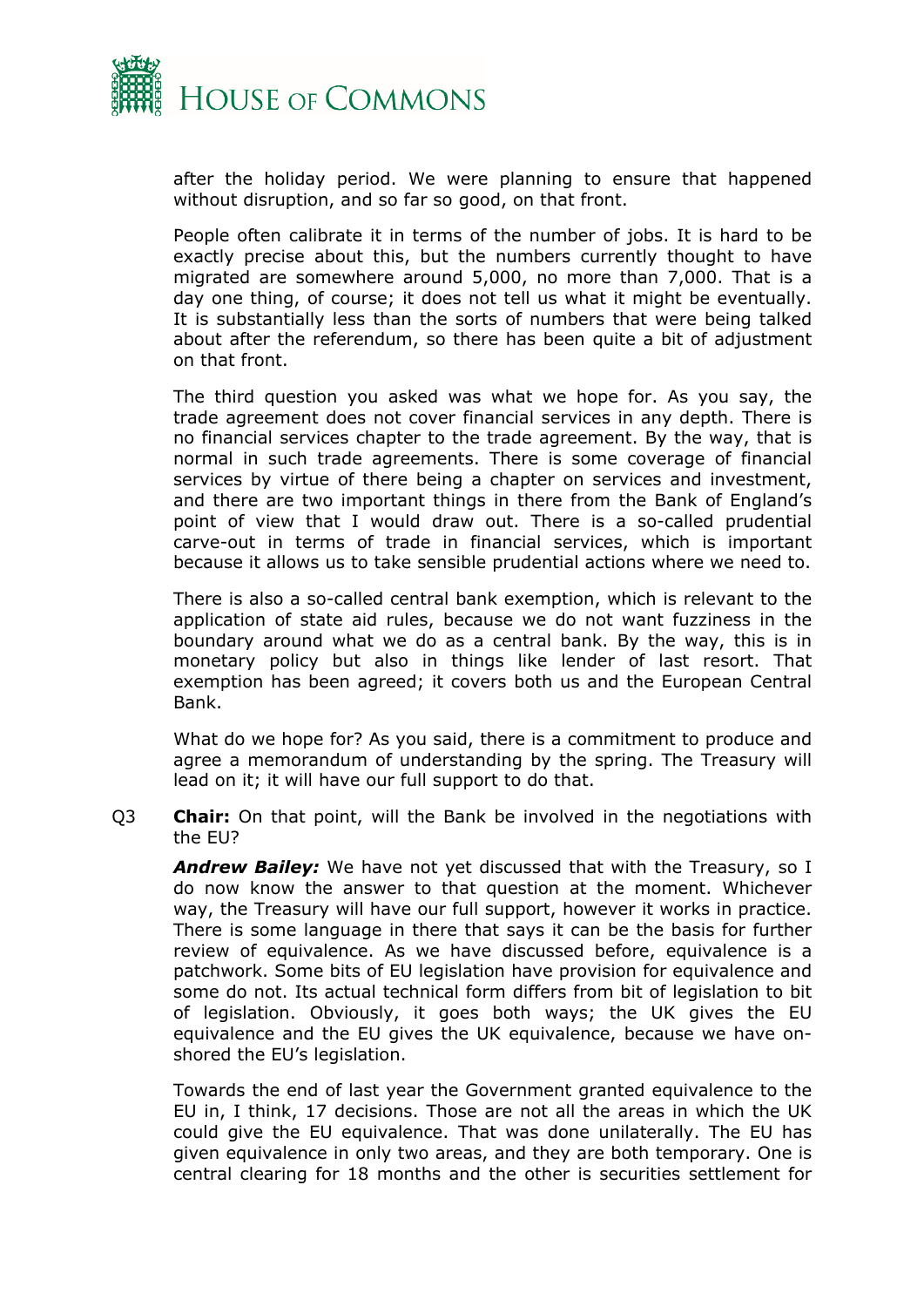

six months. Going back to what I said earlier, had either of those not been given, it would have caused financial stability concerns. That was important, but they are only temporary; let me be clear on that.

I have said many times to this Committee that I am a strong supporter of open markets. It is important that we have open markets; I fail to see why people would want to close themselves off from open markets. The situation we find ourselves in is that the EU has said it wants more information from the UK about its future intentions on regulation. That is quite problematic, frankly, in terms of equivalence. What is the motivation here? I can think of three things, only one of which is sensible.

The first motivation would be that the EU thinks the rules should never change. That is obviously mad; I do not believe that is what it thinks, because it reviews and changes its own rules. Secondly, it thinks our rules should only change when its rules change. We have discussed this many times before, because that would be rule-taking, which we do not support. The third one, which is the sensible one, is that both of us will change our rules when it is sensible to do so. We are both transparent about it, but obviously we would be transparent at the time. We are transparent to everybody; that is nothing unique. That seems a sensible basis to me, and that is the basis for judging equivalence.

The major driver for us is that we abide by global standards. There are important global standards and they govern global markets. They come from the Basel Committee, from IOSCO in the securities world, from the International Association of Insurance Supervisors and from the Committee on Payments and Market Infrastructures. Those are the things that both we and the EU follow because we are all signed up to them. Those should be the basis for it, not some different process that involves some sort of regional overlay.

**Chair:** Thank you. That is very helpful.

*Sam Woods:* I will be very brief because Andrew made all the main points. I would just add two small ones. As Andrew said, we have been preparing for this outcome since the referendum, and very concretely since around April 2017. Most of it has happened already, so we are in good shape there. We are only on day six of the new world, and there are some things down in the undergrowth. There is a payment system called SEPA, which we think is going to be okay but we will not really know until direct debits flow in a big way, which happens later in the month. A few things like that, which are not going to be financial stability issues, could still cause a little trouble.

The second point is just a point of information for the Committee, because it might be useful to know. We have already signed, between the PRA and our equivalent organisations around Europe, both the national authorities and the so-called ESAs, around 30 MOUs. This would be an additional MOU—in practice it would be between the Treasury and the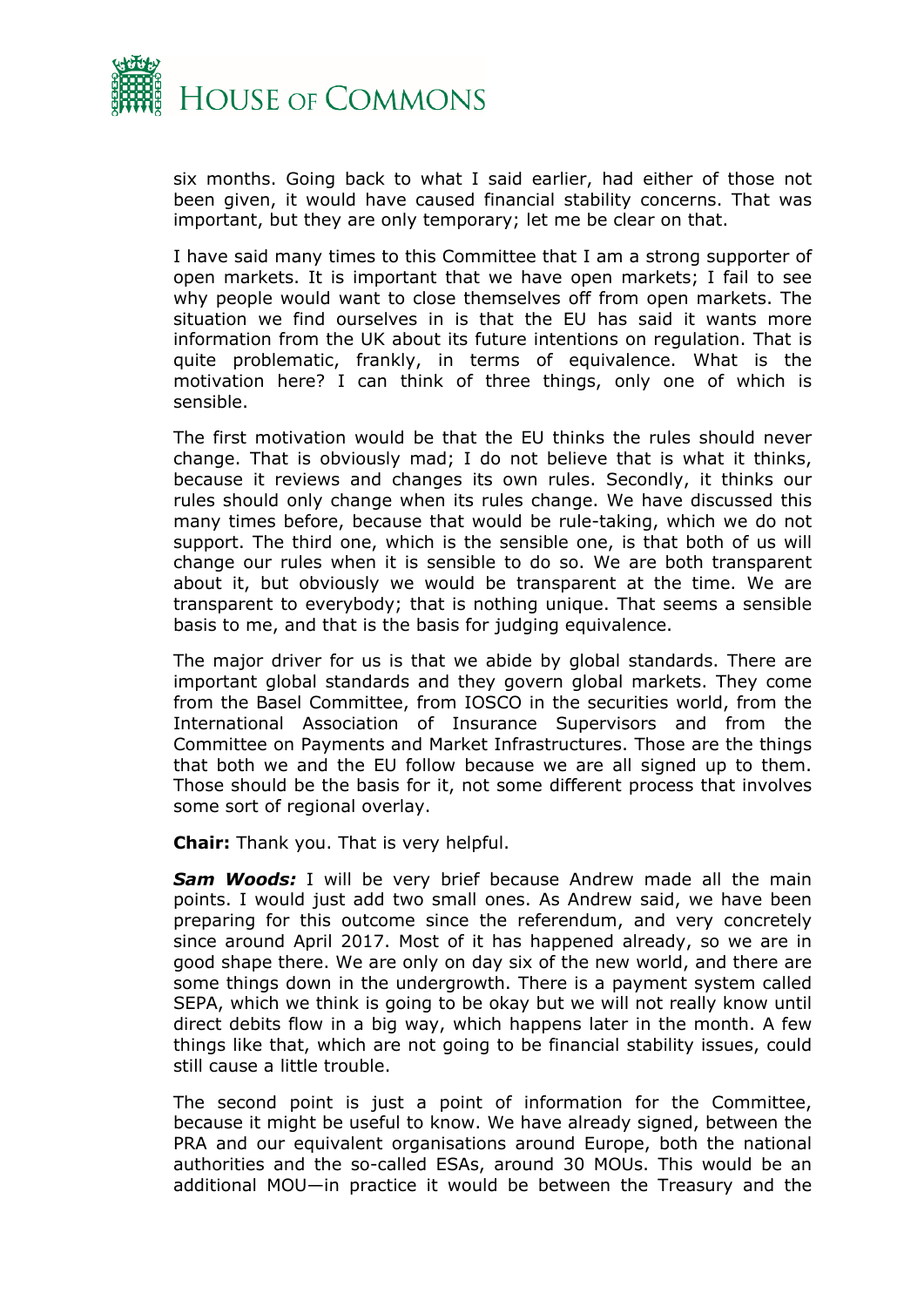

Commission—which would be very helpful to have for the purpose that Andrew gave. There was already a lot of co-operative structure that has been bedded in, in a quiet way.

**Chair:** Thank you very much. That has been a good overview, to start with.

Q4 **Felicity Buchan:** Good afternoon, everyone. Rather conveniently, you have answered a few of my questions, because I was going to talk about the actual impact we have seen in the first week on financial markets. You have already addressed many of those points, but let me dig a little deeper. Andrew, in the December FSR you highlighted three amber-risk areas: banking services, OTC derivatives and personal data. Would you mind elaborating on those three areas?

*Andrew Bailey:* Sam has for the most part covered the banking services one, in the sense that he mentioned this point about payments and the fact that, when you leave the European Union and you leave the transition agreement, the payment instructions require more information than they do if you are a member of the European Union. It is a question of banks ensuring and being prepared, so that their customer agreements and underlying payment documentation instructions have got all that information in them. Otherwise, there is a risk that payment instructions will be rejected. As Sam said, it will probably take a bit of this month to unfold because a lot of those direct debits tend to come later in the month after people get paid. There tends to be a clustering. If I have forgotten anything on banking, I am sure Sam will come in.

On OTC derivatives, this is the so-called derivatives trading obligation; it is actually an FCA responsibility. The issue there is that these trading obligations effectively limit the servicing of EU clients from London. It is like mirrors; because we have on-shored their legislation we have actually on-shored the derivates trading obligation. It works the other way round as well. Had it not been amended, there would be some clients who could not have dealt either in the UK or in the EU; think about an overlapping Venn diagram. They would have probably ended up using a US swap execution facility. The FCA amended the rules, so essentially we have said, if you are an EU client contracting in London, although this Venn diagram would force you out somewhere else, you can go on operating in the EU, which is sensible from an operating point of view.

On personal data, the trade agreement has in it, effectively, a temporary agreement, which if my memory serves me right is for four months at least and can be extended to six months. It allows the exchange of personal data to go on as it did before, pending what we hope will be a permanent agreement on the data front. We are not experts on personal data; I know a lot of other issues come into play and it is in the Information Commissioner's remit, but it is a good thing that that has happened. The fallback, which we flagged in a lot of FSRs, was that it is possible to insert language into contracts that we think takes care of that,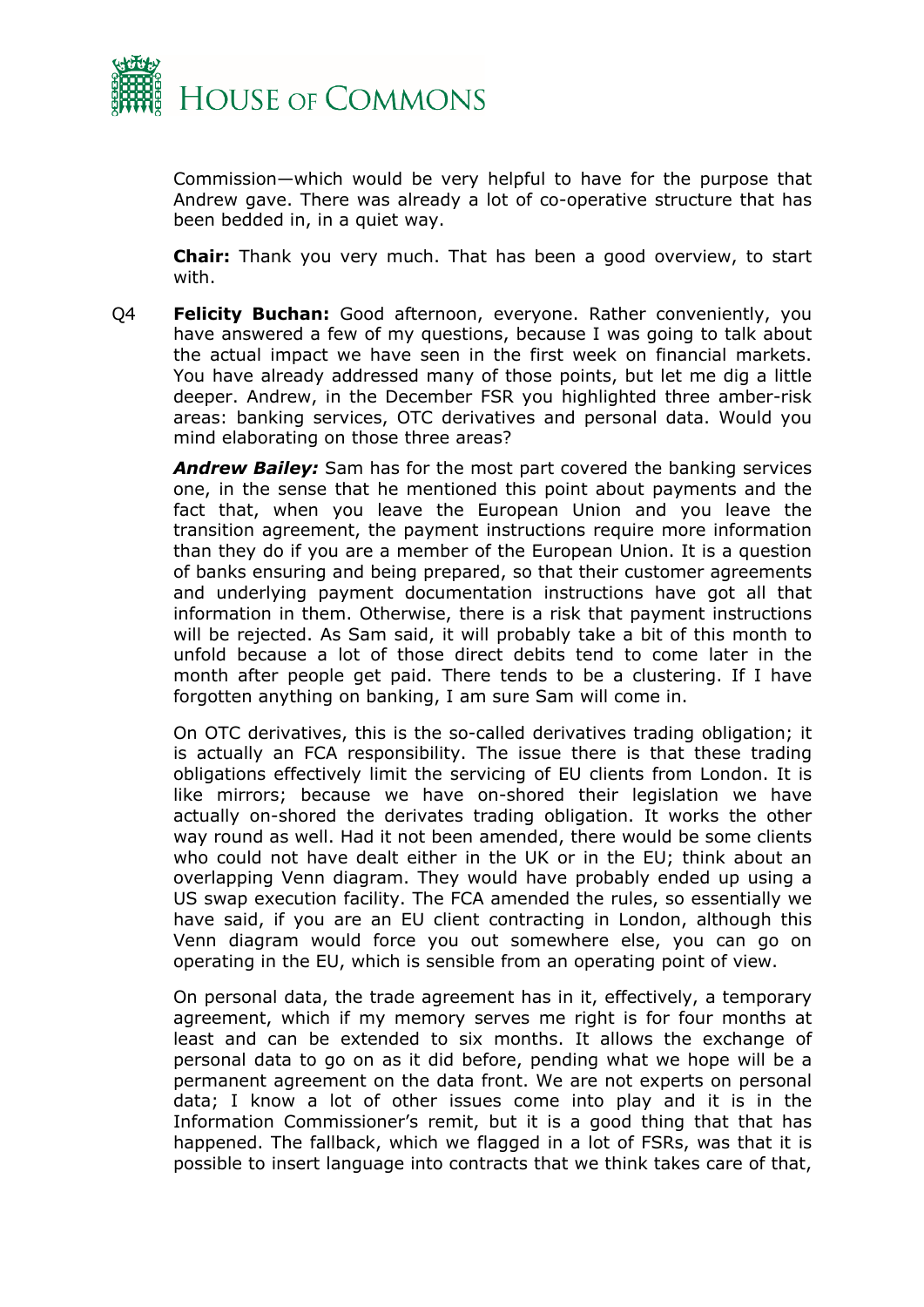

but it was a less good fallback than getting an agreement. Sam, have I forgotten anything?

**Sam Woods:** On banking services, one issue I know the Committee has already been interested in is the offboarding of retail customers of UK banks in the EEA. There are about a million of those accounts with UK banks, and I know the Committee has noted that some of those customers are being offboarded—sorry, it is a blunt word—by UK banks. The reason for that in the main is that some jurisdictions—Holland being the most obvious one, and Italy somewhat—have taken a very strict interpretation that does not allow them to do passive servicing. A portion of those customers, not anything like all of them, are in the process of being offboarded by the UK banks, which is a bit unfortunate, but I am afraid that is just one of the frictions that arise from doing this.

Q5 **Felicity Buchan:** As a whole, what has been the feedback from banks and financial services providers over the last week? Are people relatively comfortable with how it has gone?

*Andrew Bailey:* Yes. It is early days, obviously. That is important to emphasise, but all the feedback we are getting is that it has gone as smoothly as people hoped it would. Although you see these quite big numbers for migration of share trading, for instance, that had been planned for quite a long time and planned very carefully. We have not detected any disruptions in that sense. What it is leading to is fragmentation of markets. That is no surprise; all these things are known.

Q6 **Felicity Buchan:** What are the risks with fragmentation of markets?

*Andrew Bailey:* There is the risk that people will get less good prices because you do not have the depth of liquidity of a single market. It is a liquidity issue. In big-picture financial stability terms, it is manageable. The test of that would be if we started to see some of the stresses that we saw back in March and the Covid crisis, because those were liquidity issues in financial markets. These are not core financial markets on the whole, so we are not talking about Government bond markets or foreign exchange markets, but none the less the main day-to-day impact is less good prices caused by illiquidity.

Q7 **Felicity Buchan:** Looking forward, are you optimistic about getting agreement on equivalence? Let me add another question to that. You mentioned that we had given equivalence on 17 areas unilaterally and in return we have had two, only on a temporary basis. Have we been too generous or did we have to give those equivalences in order for markets to function?

*Andrew Bailey:* The answer to your last point is yes. In fact, we have both given each other equivalence on those two things because we recognise those are core to financial stability. The best thing is to set those two things on one side, as there was an agreement, but as I said, in the EU's case, they are only temporary.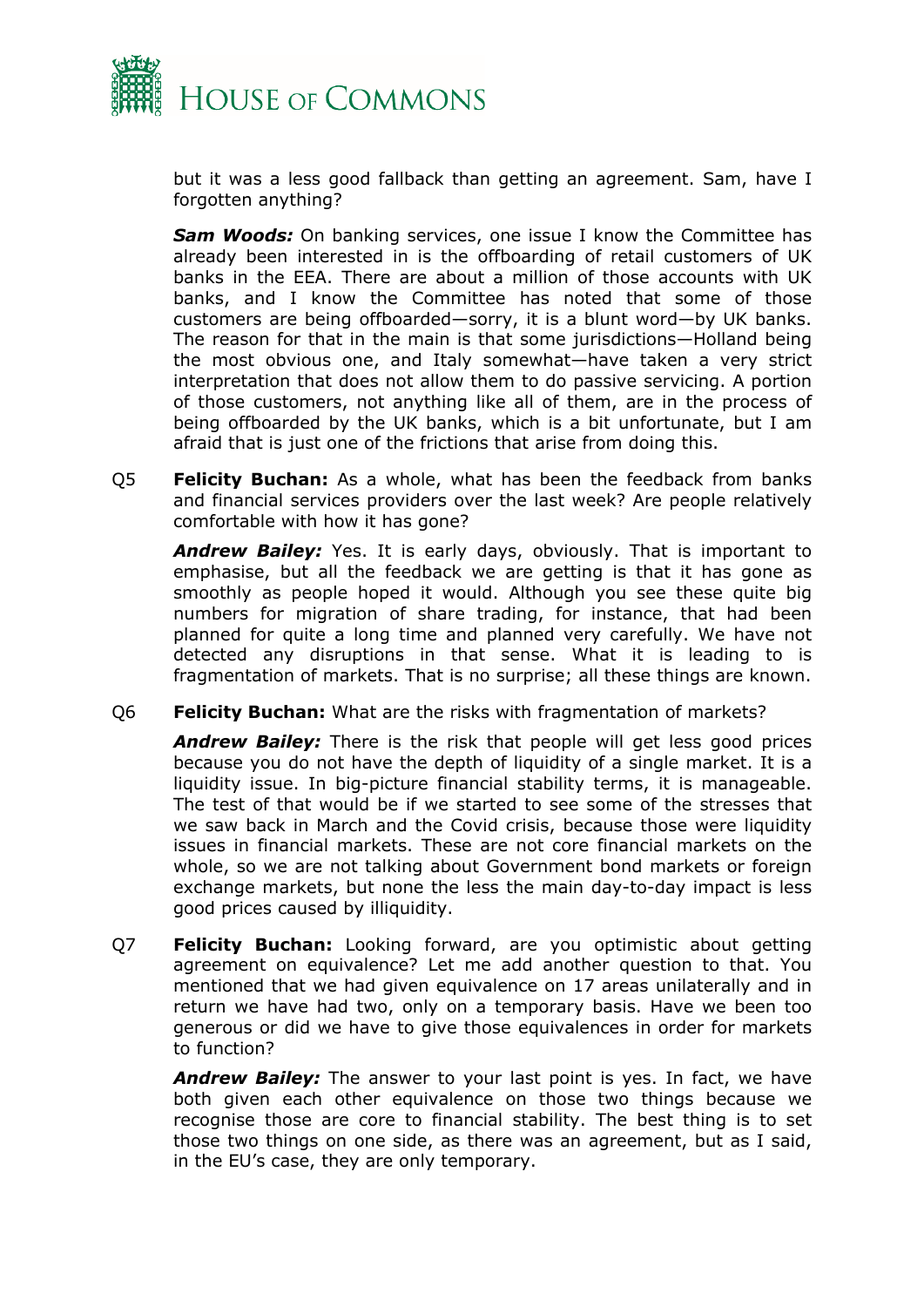

On the 17, if I can put it into perspective, we believe in open markets. You then get into what is almost a 19th century debate about unilateral free trade versus reciprocity. Mr Baker can come in and give us a lecture on Cobden in a moment; he is itching to. Do we say, "We believe in free trade and the right way to approach that is unilateral free trade," or do we say, "This is going to be an agreement; we will deal on this and come to a conclusion"? We have not unilaterally acted on all fronts by any means, but we believe in the things we have done.

You ask me where I think this will end up. I have to be honest with you; I am very realistic about this. I do not start by saying we have to get it. I do not start by saying it is the be-all and end-all. Going back to my point about rule-taking, if the price of this is too high, I am afraid we cannot just go for it whatever. By the way, as I have said for many years now, I do not take any position on Brexit. I know it is all over now, but I still say these things from that position.

Q8 **Felicity Buchan:** That is understood. Are there any areas where it is more important that we get equivalence, so we are less prepared to sacrifice them, if I can put it like that?

*Andrew Bailey:* We did a very interesting piece of work to essentially try to put a value on all of them. As I said, equivalence is a patchwork of measures; it is not a single thing. It is no great secret that the core piece of equivalence in financial markets is the MiFID II equivalence in what tends to be called investment banking services. That is the one that has the biggest all-round value attached to it.

Q9 **Felicity Buchan:** Do you think the end-of-March deadline is feasible?

*Andrew Bailey:* Yes. As Sam said, we have been working on these issues for a long time. We have many existing MOUs. I would emphasise a point that we have made many times. The relationships, particularly on the regulatory and day-to-day supervisory side, have remained very good. That has been a deliberate objective on both sides. We have strong relationships with our partners in the EU. We have very strong relationships, for instance, with the ECB and its supervisory side. Our joint objective is to keep it that way, because it benefits both of us in terms of our objectives. I say that because from that point of view we are starting from a solid base in that sense.

Q10 **Chair:** On this issue of what happens if we do not get a sensible agreement on equivalence, what do you think the EU is feeling? If nothing really moves substantially, what would its top concerns be? We are always focused on our concerns, but what would the EU's be?

*Andrew Bailey:* The stated objective of the EU is to build domestic financial markets. Can I put this into a longer context because I think it is important? Going back at least to 1999 when the euro and the euro area were created, there has been a long debate about location policy. In other words, how much of the financial and financial market infrastructure of the euro should be located in the euro area? I can tell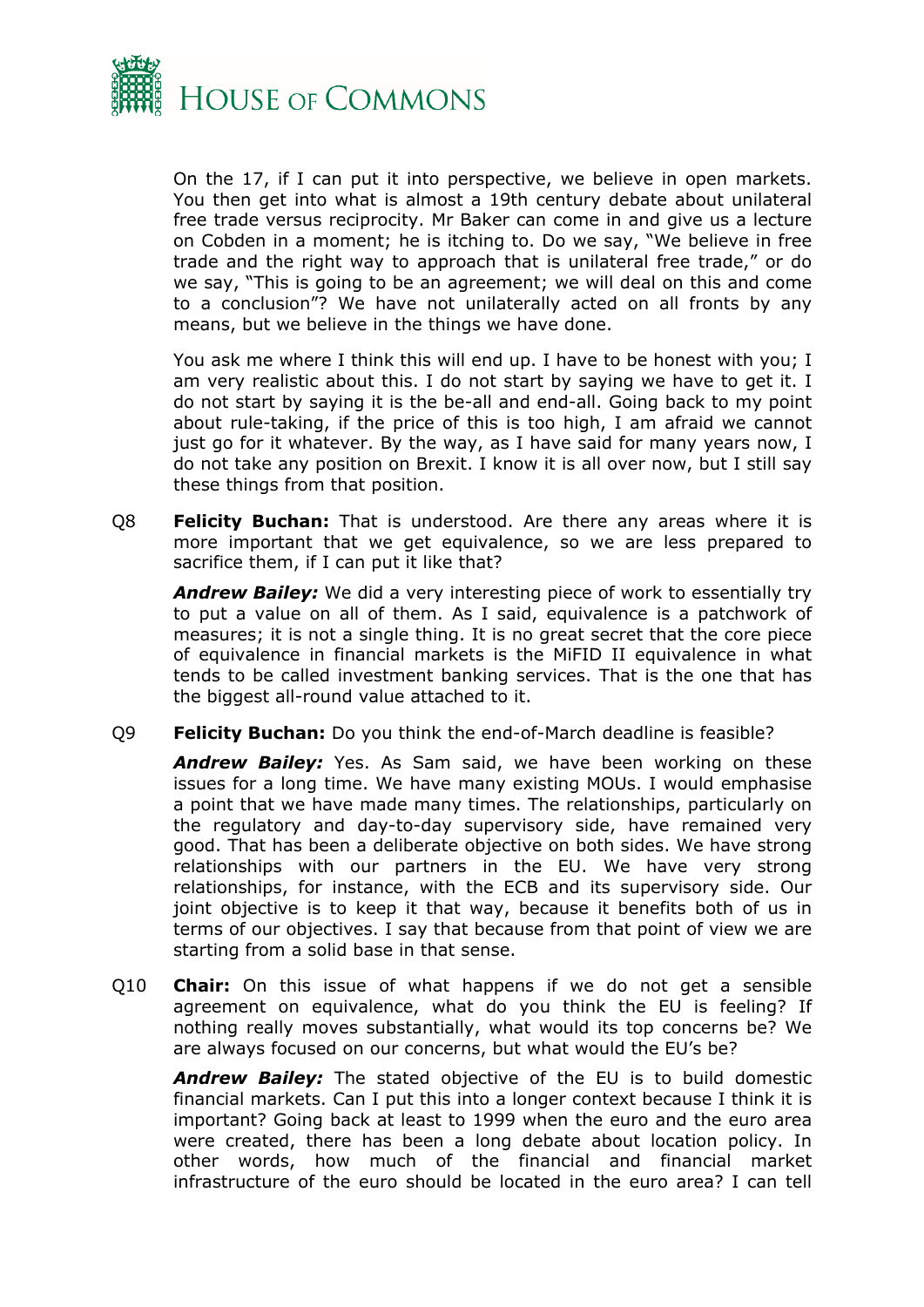

you there was a very vigorous debate on it in 1999. There was then, as you may remember, a court case on clearing that ended up in the European Court of Justice.

One of the ways I look at this is that Brexit has been the prompt to reignite this issue. Meanwhile, there has been this whole question about a capital markets union of the euro area that the EU has been pursuing since the financial crisis, which is all about shifting the balance of financial intermediation somewhat away from the banking system to the financial markets, because the EU is a very heavily banked system. For many people involved in this, the objective is to have more of that within the EU and, to a great degree, the euro area.

Brexit presents another opportunity and, from their perspective, pressure to do so. I have to be honest; I cannot speak for them, but the question is whether they are going to do it. Is this the time when they do it? It has not happened to date in many areas.

*Donald Kohn:* I want to pick up on a couple of these themes on equivalence and Andrew's mention of free trade. Where the EU would benefit from granting the UK equivalence is giving its businesses and households more sources of liquidity, more places to go, cheaper finance, because they would be accessing this fantastic liquid market in London. It should not be about who is taking jobs from whom. It should be about which households and businesses get the best prices, how you get the best prices, how you have the most liquid markets. That is the argument for equivalence.

Q11 **Rushanara Ali:** My questions are follow-ups to the Chair's and the ones Felicity asked. Governor, in previous sessions you talked about there being no such thing as frictionless trade. Obviously we are all relieved to have got a deal, not least because of warnings that you and others provided of the dangers. Could you say more about the costs? We know the benefits of getting some stability, but what are the costs now that we have an actual trade agreement? The OBR said in its analysis that a typical free trade deal, long term, would cost us around 4% of GDP. Is that still the case? Is it lower, or is it likely to be higher?

*Andrew Bailey:* That is an important question. The trade agreement that has been agreed is the one we were expecting, and is pretty similar to the one we had factored into the monetary policy report in November. There may be a few tweaks in areas such as rules of origin, which might have a small positive sign on them, but in overall GDP terms it does not make a lot of difference. We will do the full analysis of that for the February monetary policy report. We are going to have a hearing on that, so I am happy to come back with a fuller answer to that when we have done the analysis.

You are right in saying that about frictionless trade. Very importantly, this agreement means that there are no tariffs, but there are non-tariff barriers. There are forms to fill and there is grit in the mechanism there.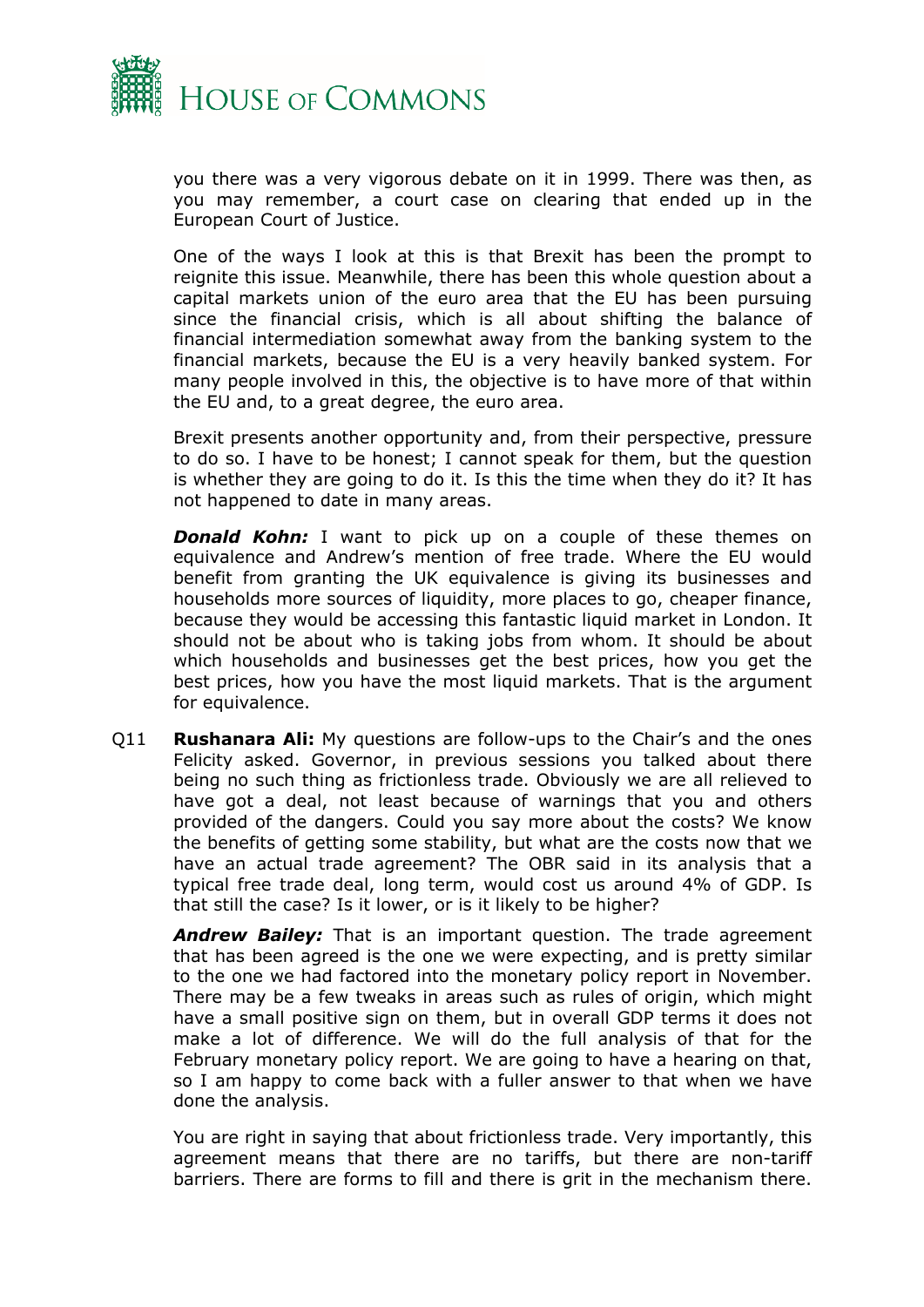

There is a lot of reporting about this, and we have been talking a lot to people over the course of this week. It is too early to assess that at the moment. If I can give you one illustration, one of the things we monitor carefully, as we were before Christmas, because of Covid, is port traffic. Looking at HGV traffic around Dover and Eurotunnel, for instance, there is a seasonal pattern to it. Based on the movement data of lorries over the past three or four years, we would not expect it to come back to a more normal level in any year until about a week from now. That is consistent with people saying there is not much around that.

Q12 **Rushanara Ali:** Going back to the 4%, would you say that it is likely to remain around 4%?

*Andrew Bailey:* The OBR is right. Most models give you something like that. We put in our numbers that in the third year, the tail end of our monetary policy forecast, the modelling would give you just over 2% on GDP. These effects are very long run, by the way, because they are the way in which the real side of the economy adjusts. When you let the model play out—the OBR's and indeed ours—something around 3% to 4% for this sort of deal is probably right. That is what the model tells you, but what actually happens depends, first of all, on how much disruption we see in the next month or two, and then on how quickly the economy adjusts to the new trading arrangements.

Q13 **Rushanara Ali:** I am going to move on to a question around investment. This morning, Professor Catherine Barnard gave evidence in another Committee. She described the deal as very unstable, according to press reports, given the shaky foundations of the agreement, which can be terminated for numerous reasons. We have already talked about some of that. Are you concerned that these shaky foundations could influence companies—we are pretty early on—in their decisions to invest in the UK, in the short to medium term and the longer term?

*Andrew Bailey:* It is a big agreement, particularly on trade in goods. There is no cause at the moment to reach a judgment one way or the other or to question its foundations. The question that is rightly raised is how easily it can be walked away from and taken away. We had this with financial services as well. One would hope that there is a spirit of goodwill and common sense that that is a very stupid thing to do.

We go forward with saying that, certainly on the trade in goods side, this is a comprehensive free trade agreement. You are right that this is key, because we have had a very low rate of investment in the economy now for about the last decade. You can put this down to a number of things. You can put it down to coming out of the financial crisis and some longerterm global trends, but uncertainty around the referendum and how Brexit was going to play out—and there is lots of literature on this reduces investment. If people can put off a decision until the future when they know more and are more certain, they will do that. It is important for the economy, and critically coming out of Covid, that we see a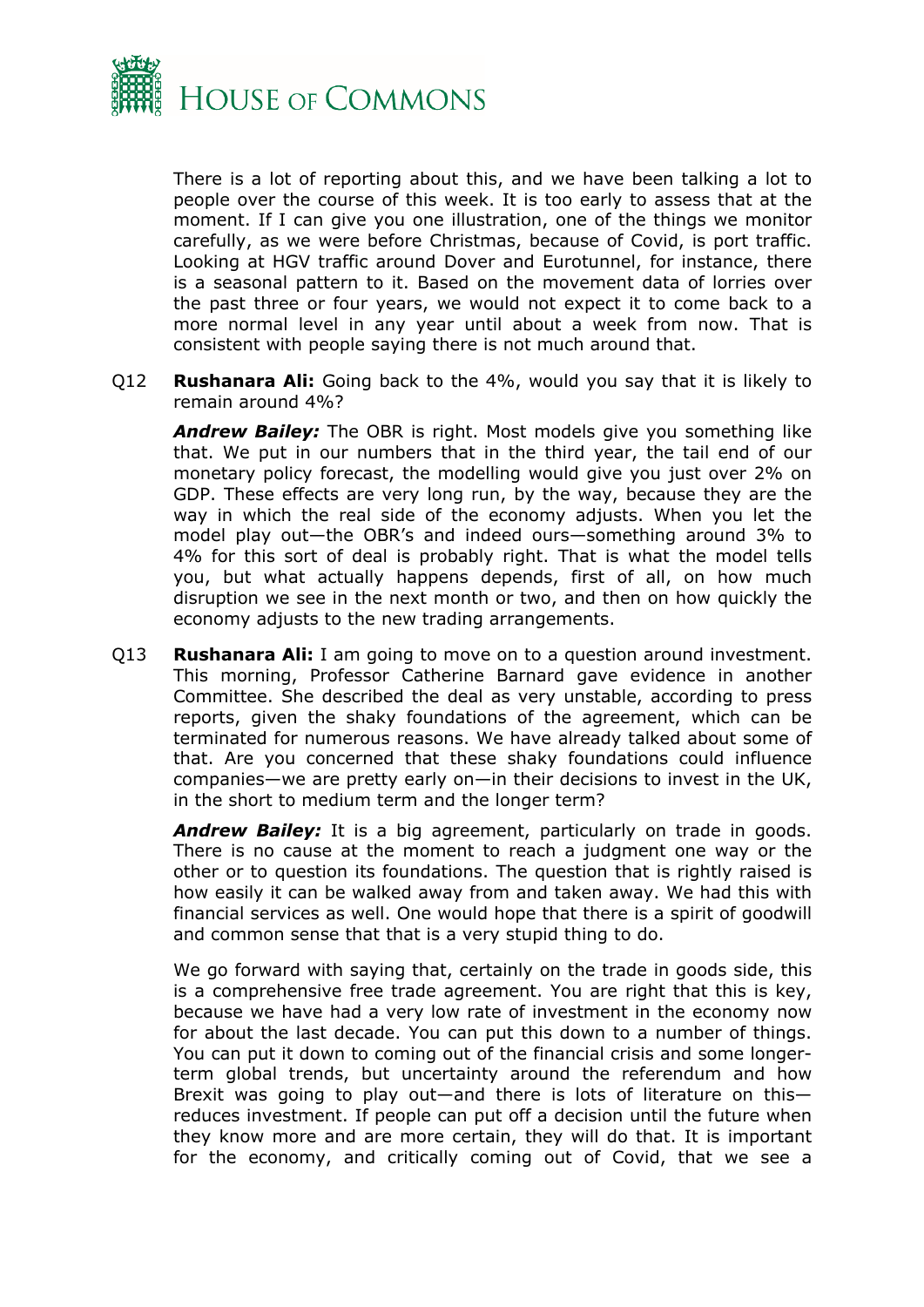

reduction in uncertainty and therefore stronger conditions for investment, and the trade agreement supports that.

Q14 **Rushanara Ali:** The point being made here is that it is unstable. It is unstable compared with what we had before, not least in relation to financial services. Unless this MOU is agreed and both parties can see the benefits of having stability in relation to financial services, we are going to have an unstable set of circumstances for investment, are we not?

*Andrew Bailey:* I have to be honest with you; I have not seen what Catherine Barnard said this morning, so I cannot really comment on how she described that uncertainty.

Q15 **Rushanara Ali:** How about just giving your own perspective, then?

*Andrew Bailey:* If you take financial services, we can get certainty by not having equivalence and we can get certainty by having equivalence. As I said before, it will be much better for both sides if we have open markets and therefore certainty that way. If we do not, the markets and firms will evolve, particularly in financial services, because we are a global financial centre. They will evolve to do other things.

Q16 **Rushanara Ali:** The evolution of that will cost us, will it not? To your point earlier about rule-takers, it is a question about whether the language of being a rule-taker in the negotiations around an MOU is appropriate any more, because they now increasingly hold the cards. Our Government focused much of their energy on getting an agreement on fishing, and some would argue they should have spent as much time and energy on getting a deal and stability around financial services. We are where we are, but are we actually going to end up being a rule-taker on financial services? Is it wishful thinking to think that we are not going to be, given that they now hold the cards?

*Andrew Bailey:* I have said quite a number of times in this Committee, but I am happy to say it again, that I would strongly recommend that we do not become a rule-taker. That is a very bad place to end up in and, if the price of that is no equivalence, I am afraid that will follow. That is the wrong outcome for both the European Union and the UK but, as you have heard me say many times, I am strongly opposed to rule-taking.

*Sam Woods:* We are not on that rule-taker path at all, and the MOU is not going to take us to that place. The aim of the MOU will be to help strengthen the exchange of ideas and dialogue between the two sides, but there is an absolute recognition, as Andrew said, that both sides need to evolve their rules. They will do so in their own way. As to instability, the problems around instability are much worse in equivalence than they are in an FTA. That is one of the reasons why, when looking at the trade-off, if you had to be a rule-taker to get equivalence, you would be crazy to do that deal.

*Andrew Bailey:* Can I give you an example, because it may help to illustrate this? There will be examples that the EU will come up with, but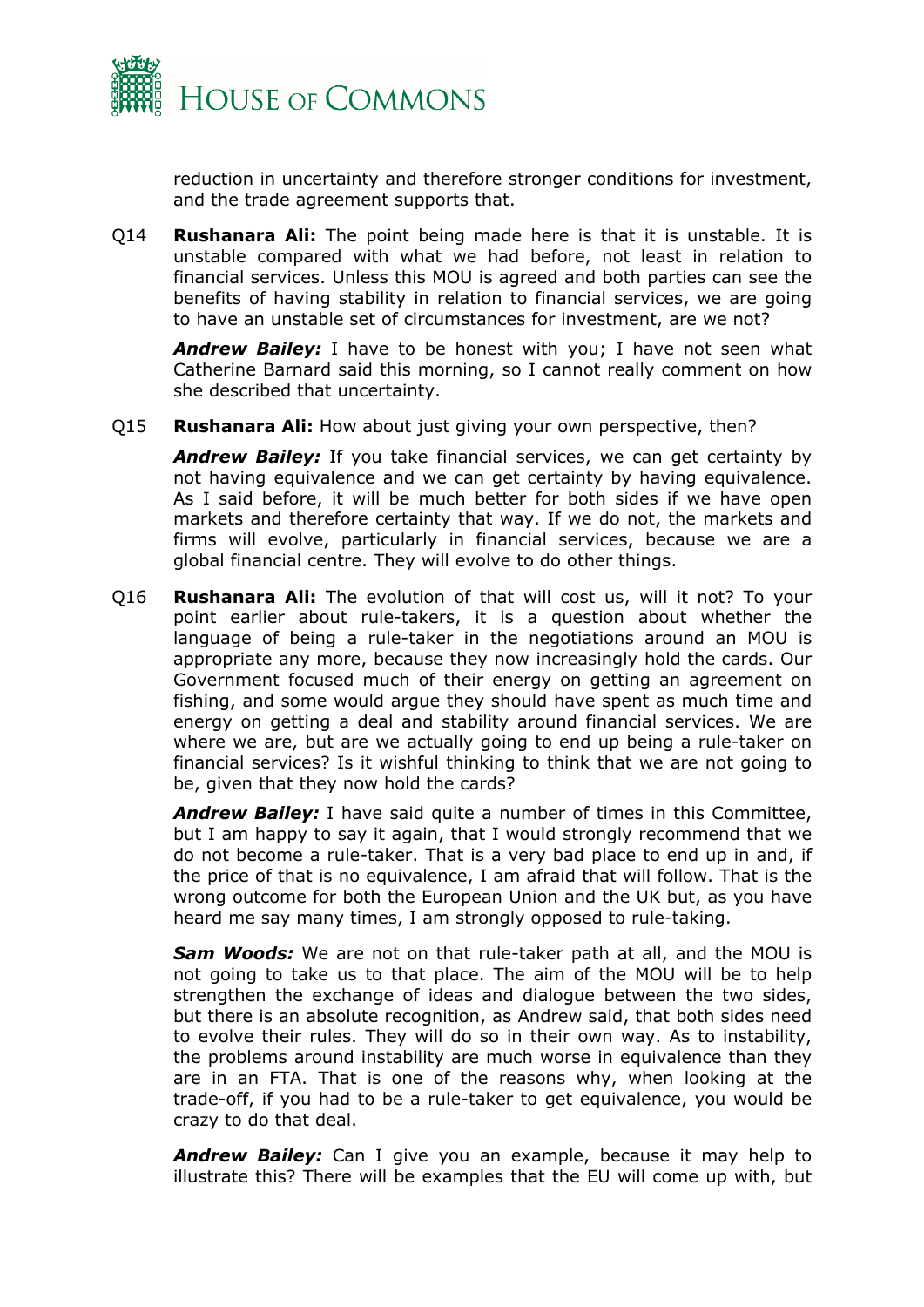

the EU has very recently adopted a rule that allows the value of a bank's own capitalised software to count within its capital. That is against the Basel accord, and we are just not going to implement that rule, because it is unsound, I am afraid. Come the day when you need the free capital, and I emphasise the word "free", I do not know how you think you get the value out of your software at that point. We are not going to do that. I am sure they will come up with something we have done that they will say does not make any sense. I cannot think what it is, obviously, because we have not done anything that does not make sense, but we are just not going to be in a situation where we take rules like that.

Q17 **Rushanara Ali:** What we can all agree on is that we are going to be in a period of constant negotiation, and this trade agreement is not the end of the matter. Mr Kohn, do you have any reflections on any of those points, as well as on the US experience and what all this means for a trade agreement with the US?

*Donald Kohn:* My reflections very much match Andrew's reflections on the discussion you just had about rule-taking. The Financial Policy Committee has been very clear and has repeated many times since the referendum that we need to be able to make the rules and recommendations that protect financial stability in the UK. We need to have the freedom to do that to hit the objectives that you, as Parliament, have set for us. Being a rule-taker will not meet those criteria. We need to be able to make the rules to fulfil our duties that you have given us.

Free trade agreements with the US are hard to negotiate. They are a tough slog. Agricultural interests are important. I have been eating chlorine-washed chicken all my life; I think it is okay, but that is for UK citizens to decide. There are a lot of interests in there. It is important, to be a bit serious here, that the US engages with the UK and the UK engages with other countries to increase the flow of goods and services between us, to benefit the people who reside in our countries. The negotiations will be tough, but both sides can benefit from a free trade agreement.

*Anil Kashyap:* I want to reemphasise something Andrew said at the very beginning. A lot of the direction of travel for all the financial regulation will come from global bodies. It is not like the EU can hold the UK hostage. It has to comply with the same things through the Financial Stability Board and the list of all the other regulators. Big picture, that is what is going to drive things. The FPC can be a leader in thinking about a lot of these regulatory issues, and we intend to carry on doing that. That is a very important baseline to keep in mind.

Q18 **Anthony Browne:** My questions are going to be about the UK's future regulatory framework, with particular reference to the Treasury's financial services future regulatory framework review. We have our own regulatory regime. What we have done so far is transpose most EU financial services regulations into UK law. We now have control over that. The Treasury says that there are significant disadvantages to maintaining this on-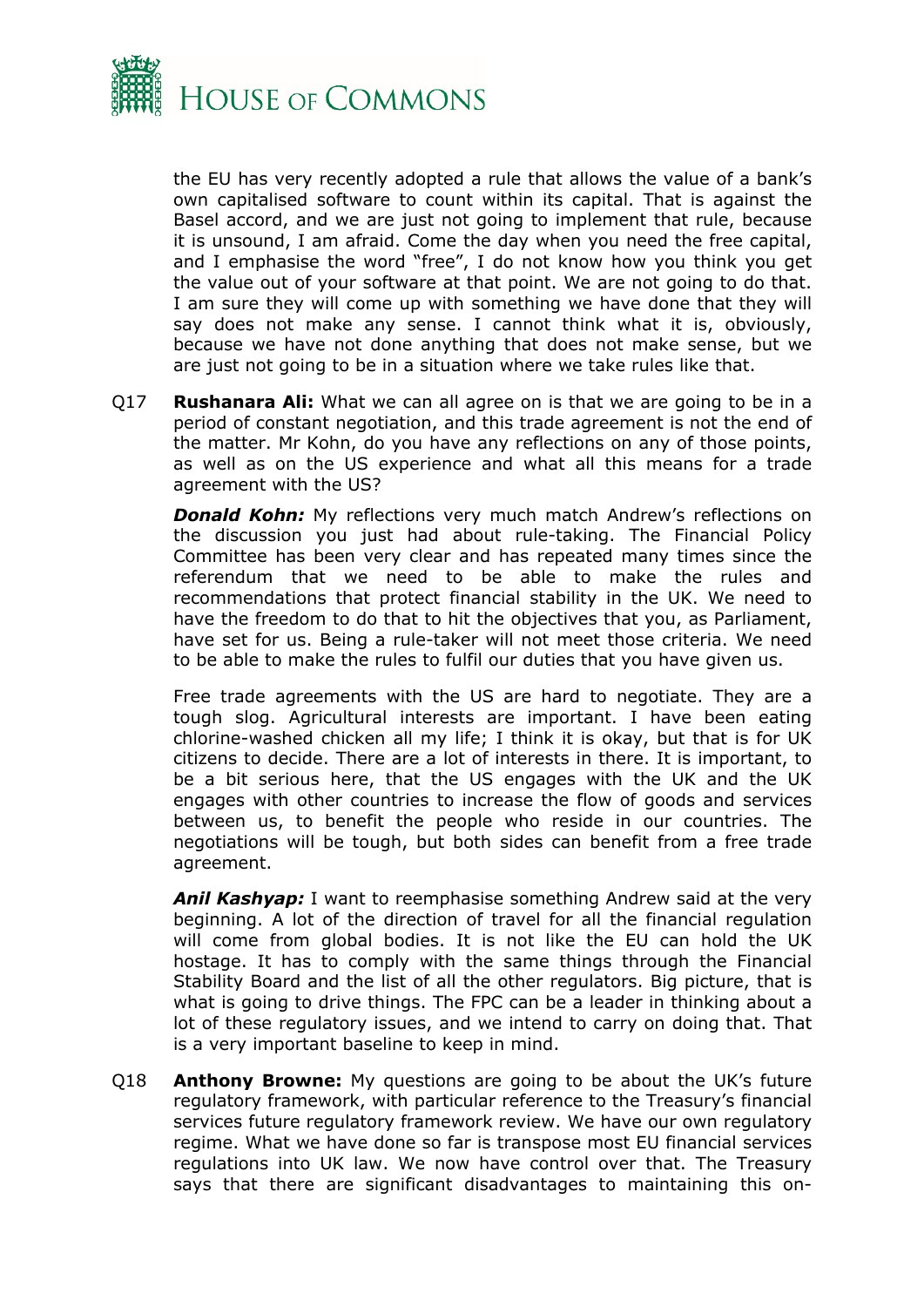

shored regime over the longer term. This is a question for the Governor, first. Do you see disadvantages in maintaining the current on-shored regime, and what are they?

*Andrew Bailey:* There is a very big question that we face. In the context of equivalence, the on-shored regime is a patchwork of pieces of legislation originating in the EU. There are at least 50, developed over a long time. More particularly, it is also a patchwork in terms of the levels at which it was created in the EU and whether it was done at the top political level; there is level 1, level 2 and level 3, basically. If you describe it in abstract, it can sound quite simple and logical, but people who are close to it and have been involved in it say that it is a real ball of wool, when you put it together and start unpicking it.

We have on-shored it because it was the only thing we could do. The only thing we could do in the time available was to take the whole thing and bring it over. There is a very big question as to whether we then say, "We can probably organise it more rationally now we have the chance to do so." I do not want to underestimate the scale of that, for both of us. For us as regulators, the Treasury and you as Parliament, it is a very big undertaking, so we have to go into this with our eyes open.

Q19 **Anthony Browne:** One thing that the Treasury suggests in its consultation paper is that it has the right to be consulted by the regulators, including the Bank of England, before you publicly consult on any policy changes. That consultation goes on in an informal way at the moment, and in my many years of dealing with the Bank of England I have never known it to contradict the Treasury in any way. Would having that formalised, legislated right by the Treasury to be consulted by you before you make any policy changes really constrain your independence as a regulator?

*Andrew Bailey:* I do not think so. Let me say two things on that. First, in terms of rule-making powers, going back to the point I made about how the EU system works and level 1, level 2 and level 3, you may not like me saying this, but this proposal transfers quite a lot of power to us, relative to the EU system. That is sensible. You are going to say, "He would say that, wouldn't he?" The EU system takes the Parliament too much down into the detail, whereas it should be setting the objective and strategy.

With the give and take on that, there are two things. Given the different approach that we are taking, first, I have no difficulty in terms of consultation with the Treasury but, secondly, the really important point is that we must be accountable to Parliament on this. This rule-making power is a big shift relative to how the EU does it, so we must get it right in terms of accountability. I do not have a problem with the consultation point, because in terms of the shift it is quite sensible.

Q20 **Anthony Browne:** That is one thing we are going to be discussing as a Committee in future meetings. One question mark that keeps coming up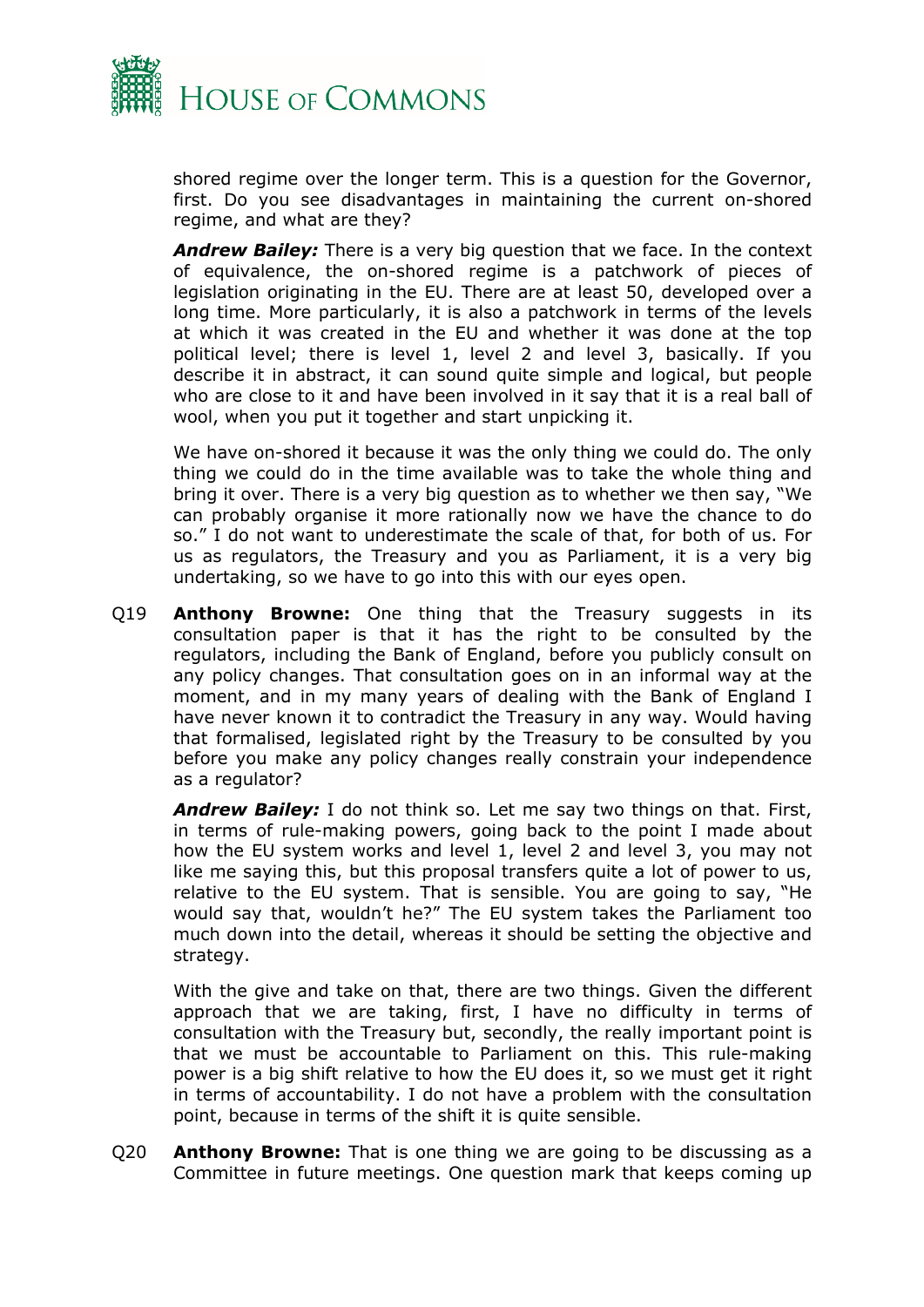

is over competitiveness. Various people have said there should be more duty on international competitiveness. You do not have that objective at the moment. Is there any argument for you to have that objective, or is the risk of a light-touch regime or a replay of the global financial crisis too great?

*Andrew Bailey:* I am not in favour of that regime. We have a structure where the FPC and the PRC—the Prudential Regulation Committee—have objectives given to them in legislation. We meet those objectives, but, subject to those objectives, I receive a letter from the Chancellor on a regular basis for each committee, and for the Monetary Policy Committee, which says, essentially in the language of the legislation, "Subject to those top-level objectives, these are the other policy objectives the Government have." The position of London as a financial centre does enter into those letters. That system works effectively, so you will probably be unsurprised to know I would prefer to stick where we are on that one.

Q21 **Anthony Browne:** I want to ask about possible specific policy changes. You mentioned the capitalisation of bank software, which is outside Basel rules, and that you would not want to adopt that in the UK. Are there other areas of policy where you think you might want to change things? I have two particular questions: one is Solvency II and one is CRD IV.

*Andrew Bailey:* Sam leads on both of those two.

**Anthony Browne:** I am very happy to ask him. Sam, the British insurance industry has been complaining endlessly about Solvency II and its ability to compete internationally as a result of that. A lot of technology industries in particular that require venture capital have said that it diminishes the ability of insurance companies to take a small position in higher-growth industries. Do you think there is scope for reform of Solvency II now that we have control over it?

*Sam Woods:* I absolutely think there is. There is a narrower point and a broader point. The narrower point is that there are some things in Solvency II that do not work terribly well. The most obvious is something called the risk margin, which we talked about at this Committee three years ago. Both we and industry agree that the current design is not good and needs to be fixed. Whether we completely agree, when we go through it, on what the right solution to that problem is, we will see. Broadly, we agree that it is not working as currently described.

The broader point is that Solvency II is the perfect example of what Andrew was talking about. You have a really staggering volume of detail, including some quite complex actuarial correlation tables and things of that kind, in the equivalent of primary legislation. That is really not a sensible way to promote policyholder protection or safety and soundness of insurance companies. It is a sensible way to make 27 countries do exactly the same thing. Now we are out, subject to full and, I presume, enhanced parliamentary accountability, we need to move back to the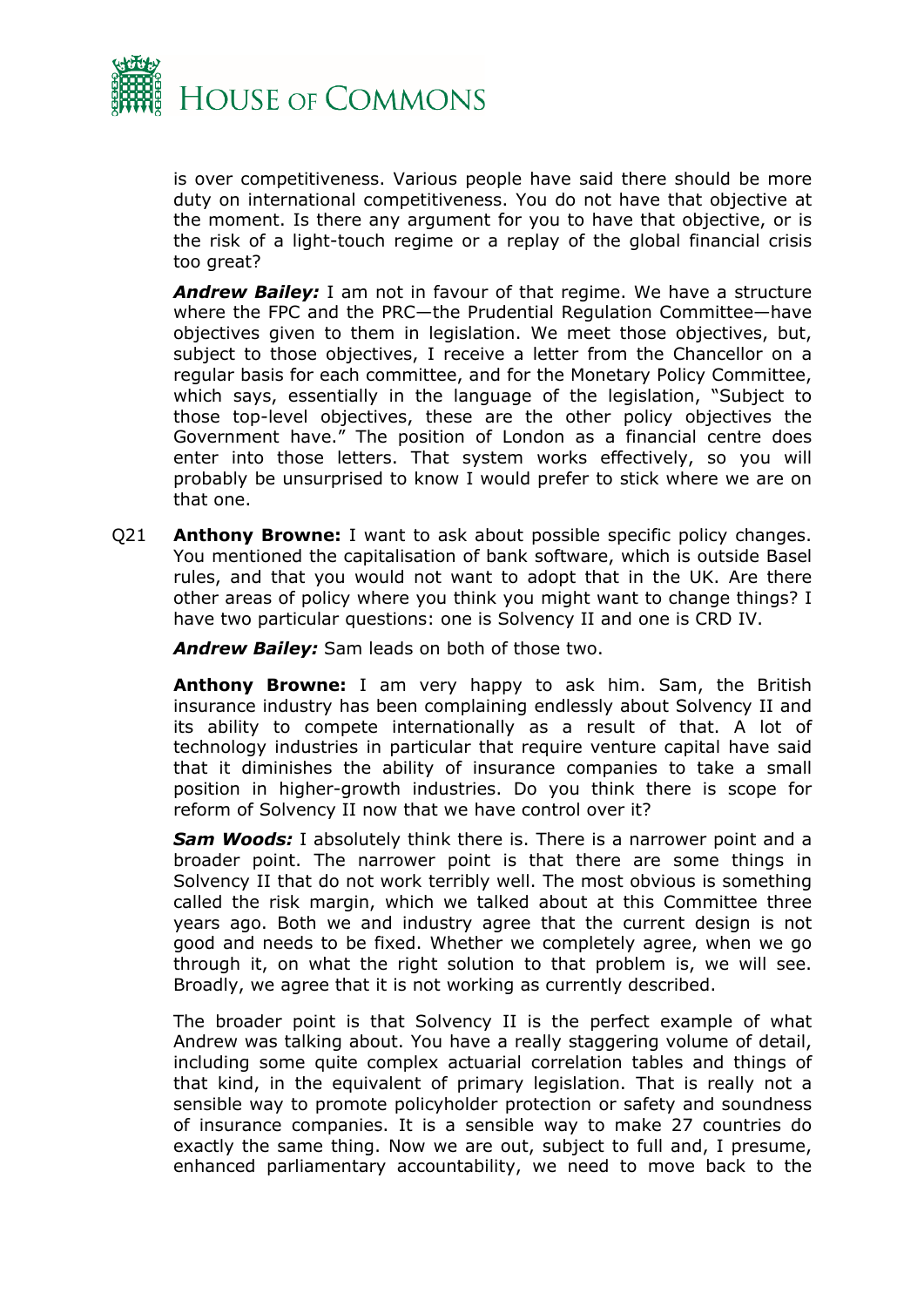

approach adopted in most other jurisdictions that the very detailed stuff is done by the regulators.

Q22 **Anthony Browne:** Do you have particular plans to reform Solvency II?

**Sam Woods:** Currently it is jointly held by us and the Treasury, because a whole lot of this stuff is in primary legislation.

Q23 **Anthony Browne:** Under the framework, a lot of it would be devolved to you as the regulator. You would then have the ability to change the rules.

*Sam Woods:* Yes, but here is where it gets complicated. In parallel with the financial regulatory framework review we were talking about a moment ago, the Treasury is also running a Solvency II review. It is in the call for evidence stage. Our preference would be exactly what you just said. If we could adopt the structural financial regulatory framework proposals for implementing the Solvency II review, we could do it massively more smoothly and quickly. I hope we will be able to do that.

Can I add one other point that is relevant for the Committee to be aware of, on the competitiveness question? The Committee should be aware, if it is not already, that in the Financial Services Bill 2020, for the implementation of what we call Basel 3.1, the Treasury has not proposed a competitiveness objective for the PRA, for all the reasons Andrew gave. But it has included a 'have regard' on competitiveness. That makes sense. If we are going to take on a bigger role, some of which used to be done by the Treasury and the European Commission, we have to have more regard, somewhere, to things they would have had to do had they kept those rules to themselves.

Q24 **Anthony Browne:** On capital requirements directive four, something that the Governor and I used to discuss regularly, when I was the chief executive of the British Bankers Association, is the impact on challenger banks that cannot use advanced capital models, and the amount of capital they have to put aside for prime mortgages in particular, which they say makes them uncompetitive. The Basel rules are meant to be for international banks, not banks that only operate within the jurisdiction of one country, yet the EU regulations applied it to all banks, wherever they operate. Are you open to reform of the capital regulations to improve the competitiveness of challenger banks in mortgage markets?

*Sam Woods:* There are two things we are doing in particular. First, we lobbied hard in Basel to get the risk weight reduced for banks that do not have a model for low-LTV mortgages. We got agreement to that from 35% to 20%, which is a big cut and brings it quite a lot closer to the models, although not all the way. That will come in, funnily enough, under the piece of legislation we were just talking about as part of Basel 3.1.

We are also coming at it the other way. We have decided that enough is enough in terms of the reducing risk weights for residential mortgages in the UK. We have a proposal out there to put a floor under that for firms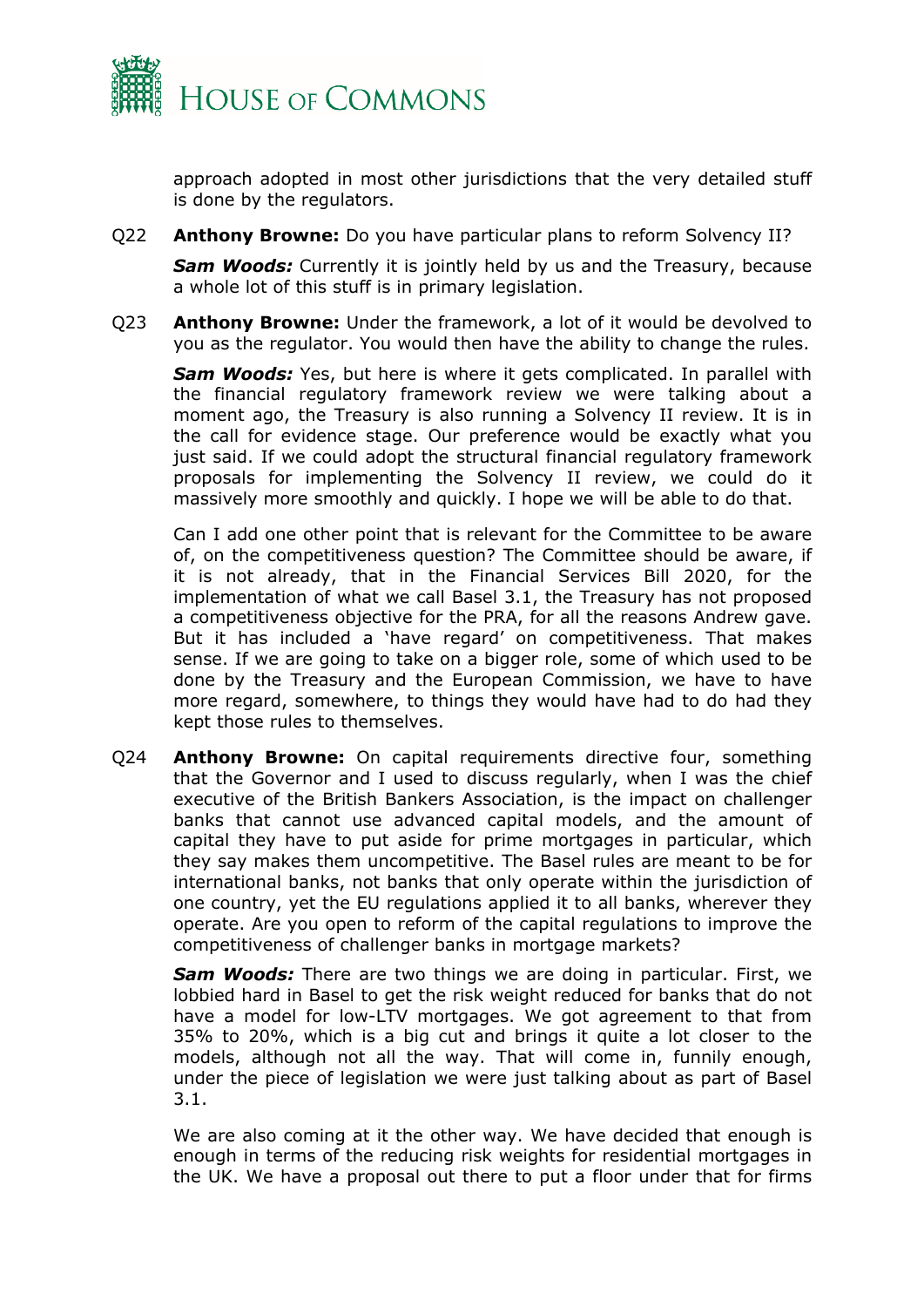

that run models. That is a sensible thing to do, and it is a good example of a place where you can advance safety and soundness, and competition at the same time.

**Anthony Browne:** Levelling up, as it were.

*Sam Woods:* Levelling up in financial regulation land, exactly.

Q25 **Siobhain McDonagh:** I wanted to ask some questions about mortgages. Governor, why is the Financial Policy Committee considering the calibration of the mortgage rules, and how have the 2014 rules affected the proportion of mortgages that go to first-time buyers?

*Andrew Bailey:* Those are important questions. We review the 2014 mortgage rules frequently. In fact, we have done them roughly once every two years. We review these rules more frequently than any other rules we have. To my mind, the reason for that is that, while all our rules obviously affect people and society, these rules have very direct effects on things that matter very much to people. It is important that we keep these rules under careful and close review, and adjust them if we think there is a case for doing so.

What is the case that we are looking at now? I want to put this very carefully, because it is an open question. Two things have really changed over the years on the interest rate side. This is the affordability rule, really. First, there has been a general decline in the expectation of increases in future interest rates. As we have discussed in MPC hearings, in the monetary policy world this is often associated with a decline in the equilibrium interest rate globally, so the R-star phenomenon. I was looking the other day at options pricing. Back in 2014, if you asked, "What is the probability that in five years the overnight sterling interest rate will be 100 basis points higher?", the probability was 70%. Just to give you the numbers, if you went to 200 basis points it was 50%, and if you went to 300 basis points it was 30%. Today, those three numbers are clustered somewhere in the 0% to 2% range, a big change, consistent with the story about low interest rates persisting for longer.

The second thing, which is directly relevant to the affordability test, is that what I might call the relationship between the relative interest rates has changed somewhat. In particular, there has been an increase in the spread between the quoted mortgage rate—the rate you get when you go in and get a quote, although you do not go in these days—and the socalled reversion rate, which is often known as the standard variable rate. That is relevant to the affordability test, because the affordability test is a margin over the reversion rate. If you add that spread on to the fixed margin over the reversion rate, you have essentially toughened the test beyond what we originally intended it to be. That is one side of it.

However, this is an open review. The other things we look at may go the other way: "What are the risks to incomes? How do we think about unemployment going forward?" We will bring all those things in. The fact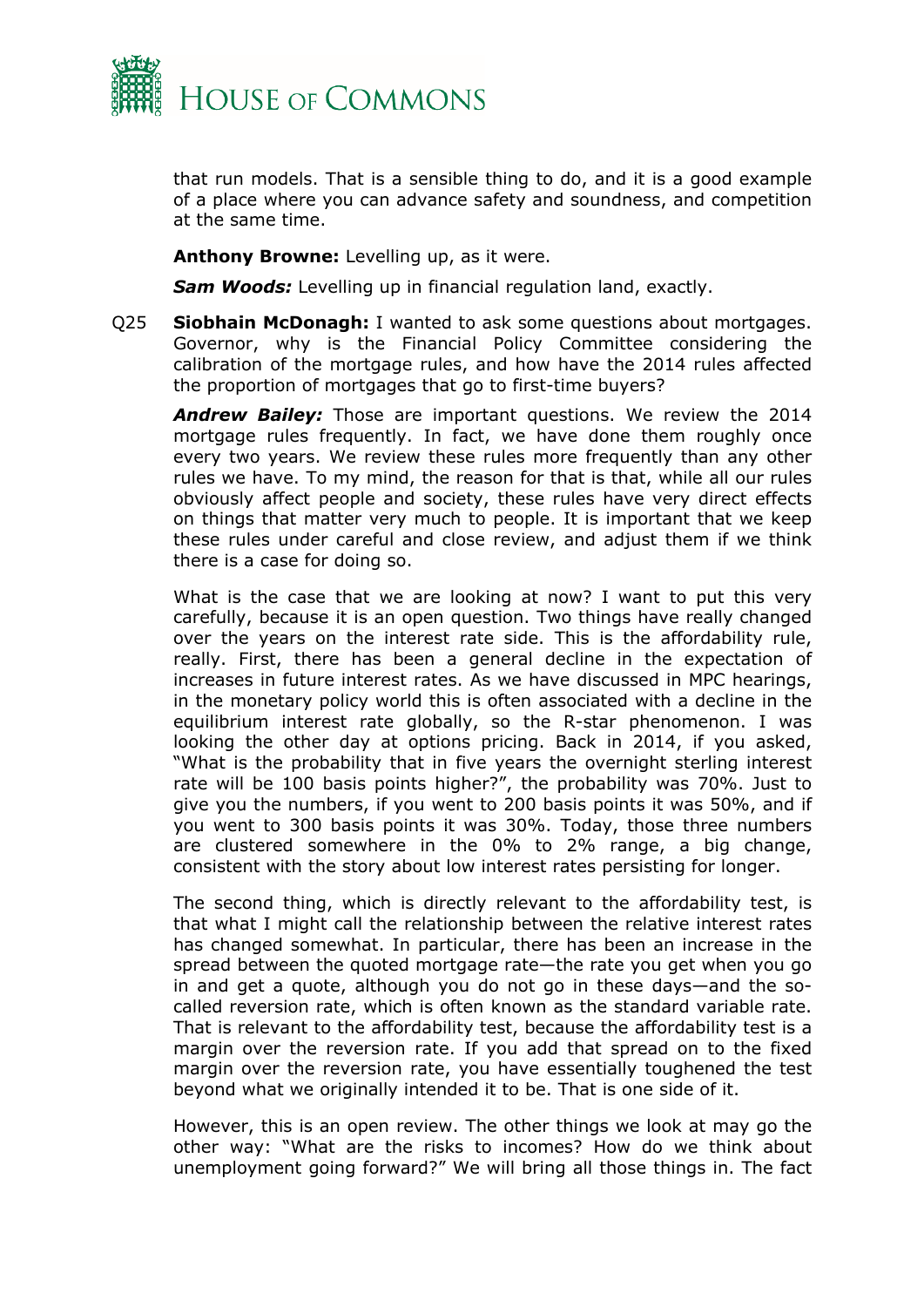

that we have seen those rates move around, for me and I think for colleagues, is a good enough reason to review it.

You asked about first-time buyers. It is a very interesting question, because the evidence does not show there has been a decline in firsttime buyers in this country. I would not agree with any suggestion that these rules are preventing first-time buyers, but it is important in terms of the calibration of the tests, because the calibration of the tests is relevant to first-time buyers and, indeed, any other buyers, for that matter, in terms of affordability. Other colleagues may want to come in on this, because it is something we talk about a lot.

*Anil Kashyap:* It was important that the 2014 rules always included a knockout that said 15% of the flow of mortgages could be made to people outside the loan-to-income guidance. There have always been safeguards to let first-time buyers get on the housing ladder, and we have seen a bunching of people at four times loan-to-income staying below the guidance of four and a half, which is kind of what the policy was designed to do. The banks have capacity to make exceptions for people where they need to make exceptions, and it seems like this has been an example where the policy has worked as intended. We have the stability benefits but we have not been knocking people out of the housing market.

Q26 **Siobhain McDonagh:** Anil, I defer to your expertise in this area, but as a layperson and a politician I do not feel the same way. I see proportions of owner occupation plummeting, particularly among young people, and I am concerned that your 15% limit on four and a half times somebody's earnings is squeezing out first-time buyers. Is it first-time buyers who are most risky? Do they get their houses repossessed? The constituents I see would love to be able to pay these sorts of mortgage repayments, but are private renters and are paying 60%, 65% and sometimes even 70% of their incomes in rent to landlords. I feel we have a really big issue. I am not sure how much the responsibility for that lies on the Bank of England; you might have opinions about that. Does the Bank of England have a moral duty to ensure that people can get into owner occupation?

*Anil Kashyap:* I will let Don start. He was here in 2014 when the Committee first made this rule, so he has watched the whole thing.

*Donald Kohn:* What is holding back first-time homebuyers is the price of houses, especially in the London and south-east area, and coming up with the down payment to make those purchases. I do not think it is our requirements; it is the loan-to-value issues that have come to the fore, not so much the income or affordability issues. That is really about Government policies or other policies that will encourage the increase in the supply of homes to keep those prices more in check relative to demand.

We need to be careful not to create financial instability issues in the process of trying to promote first-time homebuyers. Coming from the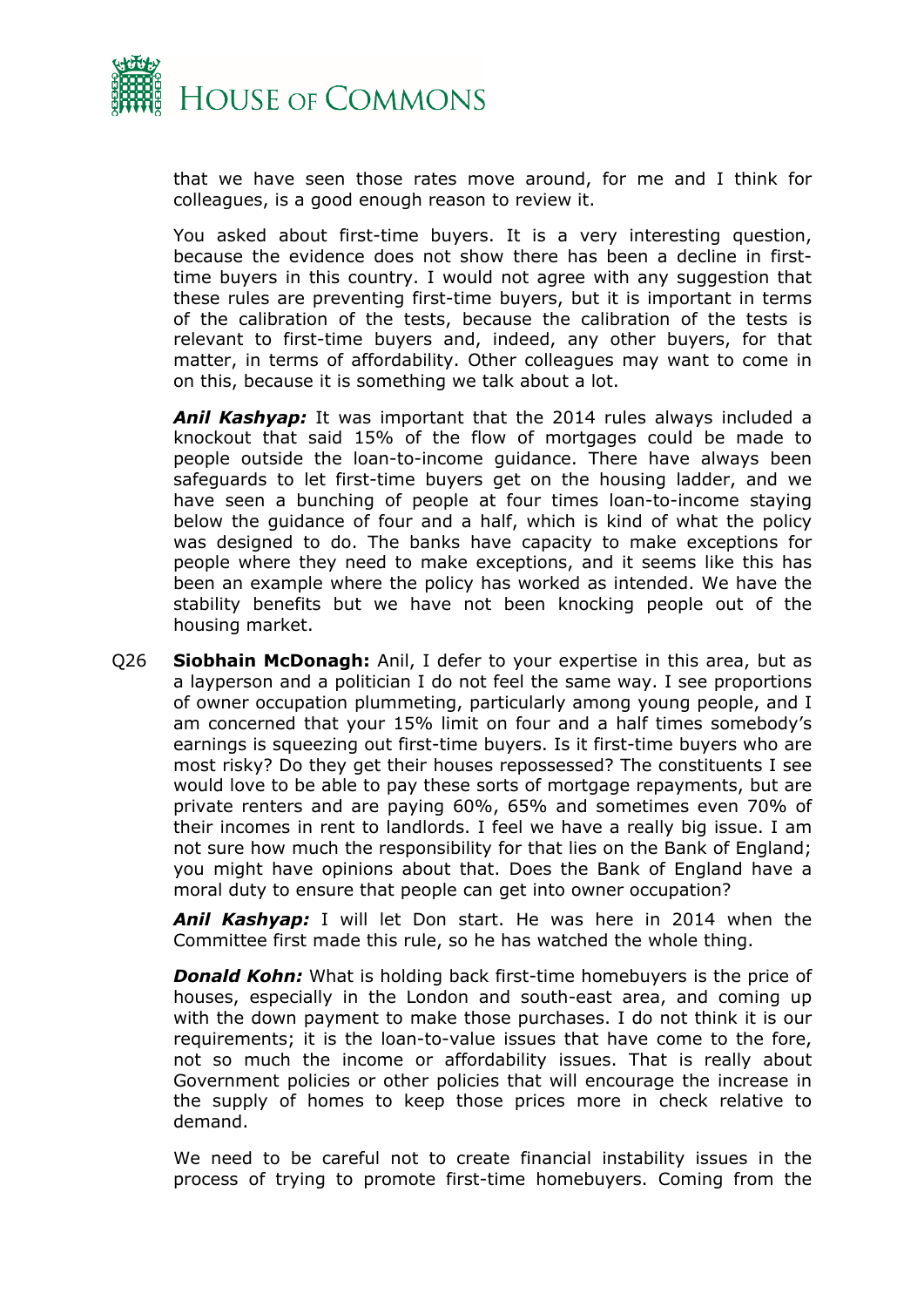

United States, having lived through 2007, 2008 and 2009, that housing bubble and subsequent collapse was created in part because we were encouraging people to get on the housing ladder who really could not afford to be there and were not resilient when prices fell and the economy softened. We were doing those people no favour in doing that, and there was a lot of collateral damage.

Q27 **Siobhain McDonagh:** Was that not a direct response to self-certification mortgages? No checking was going on of anybody's real income.

*Donald Kohn:* There was a lot of misrepresentation going on, but it was also part of a broader Government policy to encourage low-income people on to the housing ladder, and then unscrupulous lenders taking advantage of that and pushing people into mortgages they really could not afford.

Q28 **Siobhain McDonagh:** That suggests it is a regulation issue, doesn't it?

*Andrew Bailey:* Just to be clear, since 2014 the actual share of mortgages above the four and a half times has never been near 15%. It is an insurance guardrail and has always functioned as such. It is not the case that there are people who would like to get those mortgages and are constrained from doing so by that limit.

Can I pick up on what Don was just saying on the UK equivalent of this? Going back to my past, I have been painfully aware of the mortgage prisoner issue, which we have discussed here in this Committee; Ms Ali has raised it with me a number of times. If you go back to the root of that issue, it was people overextending on mortgages. I say that not to criticise them one bit; they have had to live with very difficult circumstances.

Q29 **Mr Baker:** I refer to my interest in Glint Pay. You will not be surprised that, when I looked at the report, my attention was drawn to stablecoins. I wonder if you can say something about the current and potential relevance of stablecoins to the payment system and to financial stability.

*Anil Kashyap:* That is a great question, and it is one of the most highly debated issues in all central banks. Every central bank in the world is thinking about central bank digital currencies. I know you know this, but for the record it is important to distinguish between stablecoins, which would have fixed values and might be suitable for being used in payments, and things like Bitcoin, which are more of a casino-type investment that you can see fluctuating greatly.

There are two very, very different things. There is the fintech idea that you should be able to put your money somewhere and maybe hedge against fiat moneys, which has one set of issues, and then there is the relevance for trying to squeeze costs out of the payment system and create something like that. We are committed to publishing a discussion paper in March that will lay out a bunch of the issues. I am sure we will be back here after we have done the analysis to tell you where we come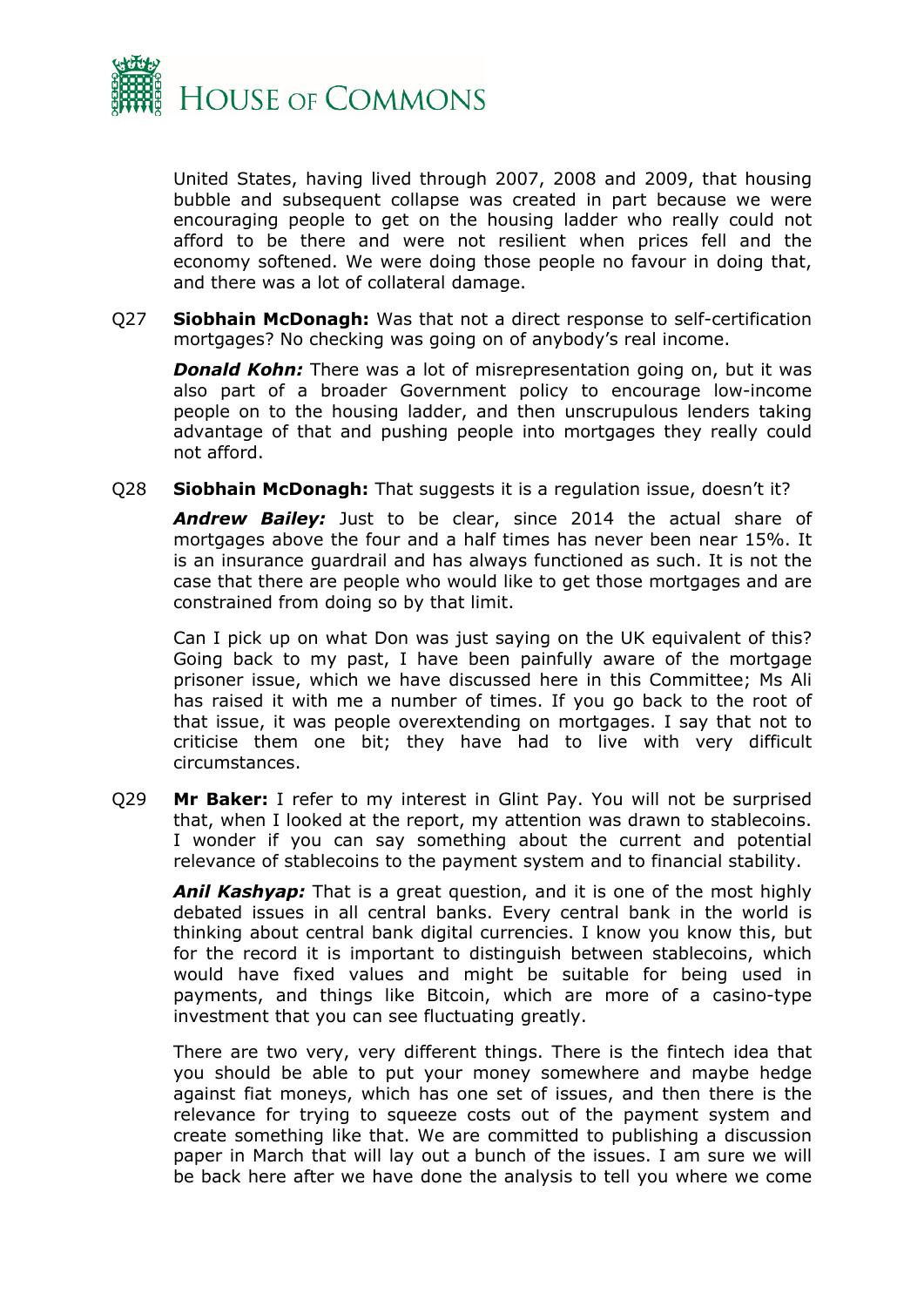

down on the spectrum of exactly where we want to go, and whether the Bank of England will endorse something that would be its own currency.

The principle we have laid out is that anything that is serving the same purpose has to be regulated to the same standard. It does not matter how it is labelled: if it is going to function as money, it has to have all the protections of money. We are going to guarantee that that is there, but beyond that we have not prejudged exactly what the landscape should look like. It is important to have innovation. We do not want to stifle innovation, but we also do not want to put our thumb on the scale to prejudge one outcome versus another. I am sure Sam, Don and the Governor can elaborate.

**Mr Baker:** Do; I do not want to have too short a conversation now. I am now looking forward immensely to the March report.

*Donald Kohn:* Let me elaborate on one point Anil made. For private stablecoin used in payments, the committee has said that financial stability will depend on people being as confident in their ability to exchange that means of payment for goods and services for other means of payment as they are in bank deposits, which are another private form of payment. The regulation of the stablecoin should ensure the same kind of confidence that, once you have a stablecoin, you can convert it into a bank deposit or a bank note, the cash that people have for bank deposits.

The concern is this. If you created stablecoins, and people thought they were good for payments and convertible into fiat money at a fixed rate, and then they were not, it would cause a huge amount of damage, certainly to the people holding the stablecoins, but it could more broadly undermine confidence in the payments system, which is the core of the financial system. There may be a number of ways of achieving that equivalence of regulation of certainty, depending on what is backing the stablecoin. You do not have to regulate stablecoins as banks if they are not holding bank-like assets. If they are holding much safer assets, there may be another way of doing it, but the goal should be that same assurance that you have when you are holding a bank deposit.

Q30 **Mr Baker:** When you talk about stablecoins perhaps being backed by safer assets, might they be backed by central bank reserves, for example?

*Donald Kohn:* That is certainly possible. That is one model that people have talked about, issuing stablecoins and holding a deposit directly or indirectly at the Bank of England. That is one model, which presumably would require much, much lighter regulation, if any, than one where the stablecoins were backed by other kinds of assets.

Q31 **Mr Baker:** This raises innumerable fascinating issues. It seems to me to be surfacing so many questions that we have taken for granted, perhaps for a couple of hundred years since the Bank Charter Act, such as the nature of redemption: redemption in what? What does it mean to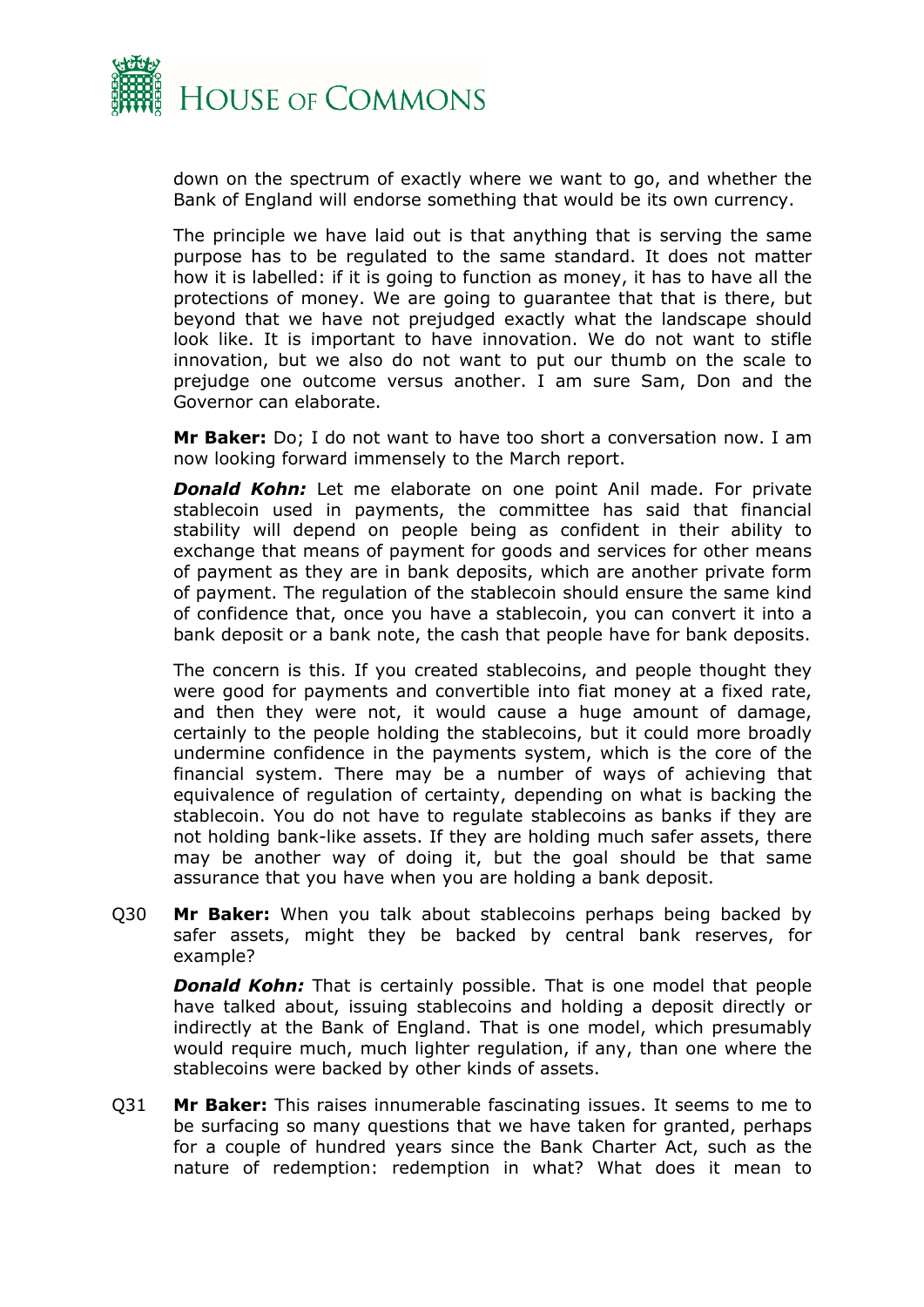

redeem? For the record, you are nodding, and I am grateful.

In particular, when we talk about a stablecoin potentially being backed by central bank reserves, is the question then on the table that we could end up entirely nationalising the monetary system? If stablecoins are being used widely in the payment system, are backed by central bank reserves and are possibly issued by the central bank, does a world emerge where people say, "I am going to cut out the private banks altogether and keep my money in stablecoins at the Bank of England"?

*Sam Woods:* There is a dynamic version of that question, which is directly a financial stability question. If you had a reserve-backed digital currency or, in one extreme form, an actual central bank digital currency, what might happen when you go into a stress? It might be quite rational for people to herd out of bank accounts and into the CBDC. That is the kind of stuff we need to think through.

Q32 **Mr Baker:** Another question that comes up with this is privacy, because one of the things people do not realise with blockchain is that it is a ledger that tracks movements of assets from one person to another. I can see a world where civil libertarians like me get quite concerned that the state's central bank has this enormous ledger that can track where everybody has spent all their money. I do not know who to come to; Anil and Donald, you are both nodding.

*Anil Kashyap:* That is a great point. There is also a broader point, which is just keeping in mind that private banks provide services beyond just their liabilities. It is not just that banks exist to make payments; that is one thing they do, but they also provide lending services and do all kinds of other things. It is not inevitable that we will see the demise of private banking. You have just pointed out another advantage that the private banking system might have relative to this thing.

It is like an exam question for the FPC to go and think through all these issues. It is one of the most active areas internationally. Our March paper will hopefully put us in a leadership position vis-à-vis lots of other countries in laying out our principles, and what we think and have done. The committee will be spending a lot of time on this in the next couple of months.

**Mr Baker:** That is very interesting.

*Andrew Bailey:* You have put your finger on many of the big issues that we want to cover in this paper, so that is excellent.

**Mr Baker:** I will give myself a gold star.

*Andrew Bailey:* Actually, I think I will hire you to write it.

There are two things that I want to observe. First, as you know, one thing that has been doing the rounds in the last year or so is this proposal that was called Libra and is now called Diem, which has been associated with Facebook. That has caused quite a few reactions, but one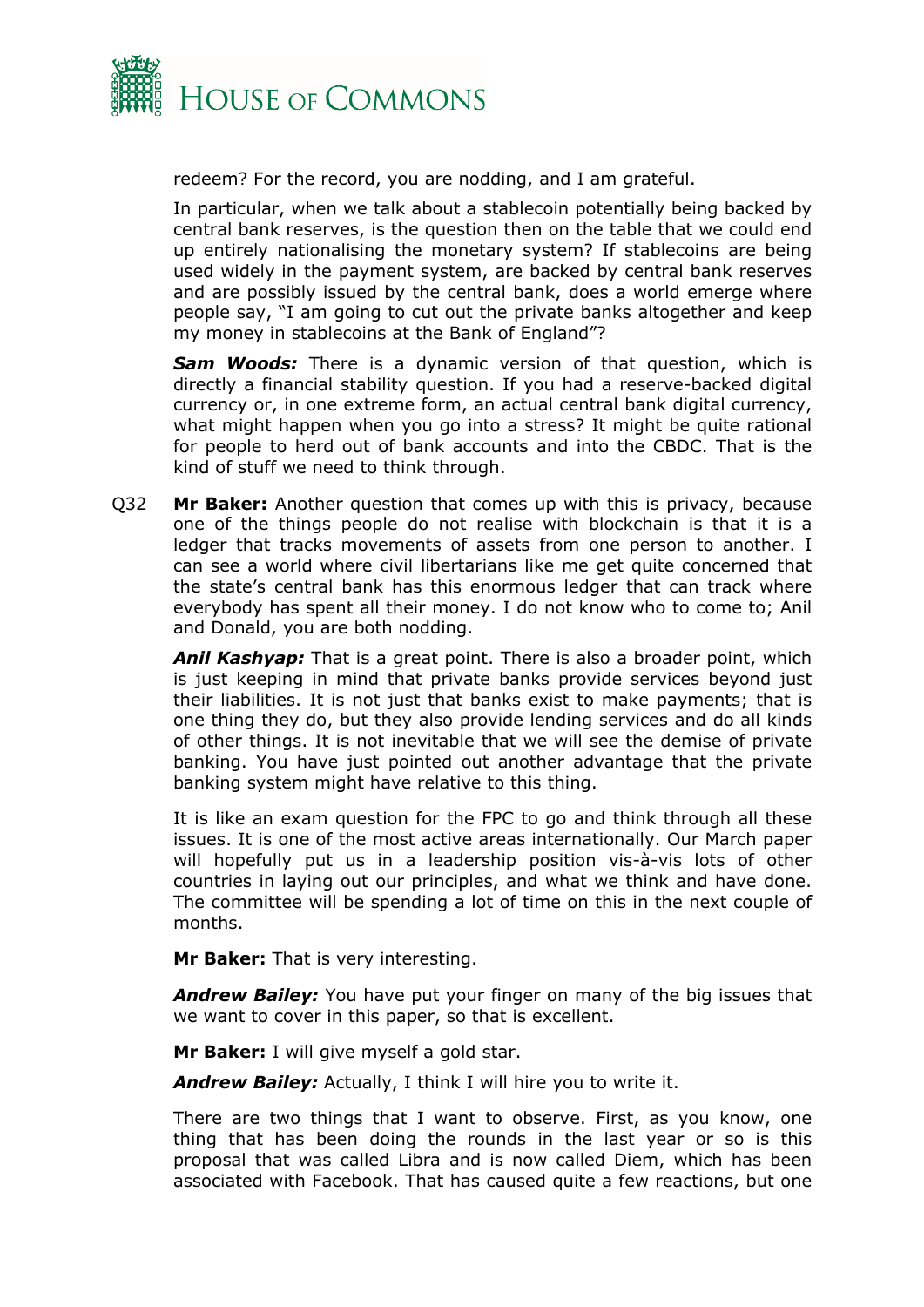

of the issues in that is where the business model is in this thing. Is it actually in the privacy of information in terms of access to information which would not be central banks, of course. This would be private sector access to information. How do you make money off this thing? Is it actually via the access to information? You raise a very important question there about the whole question of information privacy.

You mentioned the Bank Charter Act, so I have to say this. The interesting thing in this country, and we did flag this in the FSR, is that oddly enough we have a bit of an old model for this, which is the arrangements for the issue of bank notes in Scotland and Northern Ireland. Going back to two pieces of legislation just a year before the Bank Charter Act, they are backed by Bank of England central bank money. Although that is obviously the paper world, there is a model that we have in this country, which most countries do not have, that has some of the characteristics of the central bank reserves point you were making.

Q33 **Mr Baker:** I want to touch on dividend policy. Sam, how useful was it to have the policy to prevent the payment of dividends by banks in securing financial stability?

**Sam Woods:** It was a necessary thing to do. We were in an extraordinary situation back in March for two reasons. First, we knew at that point that we were about to experience a huge drop in the economy. It was not clear quite how big it was going to be, and it was extremely unclear how that was going to impact the banks. That was a really extraordinary position, but unfortunately that position arose—and this is the second point—precisely at the moment that banks were very late in their annual dividend cycle. They were poised to pay out, and had declared that they would, over £7 billion of capital. We looked at that, looked at our objectives and thought, "It is clear from a safety, soundness and financial stability perspective that it has to be safety first. We have to make sure the banks are going to be strong through this in order to support the economy." That was the motivation for it. It has moved on since then, but I will pause there.

Q34 **Mr Baker:** Has the ECB not been stricter than you? You have clearly said safety first, but why were you not a bit stricter, like the ECB?

*Sam Woods:* We and the ECB did pretty much exactly the same thing back in March. We have now both moved on the policy a bit, and it is true that their formulation, while quite similar to ours—we co-ordinated very closely, in the way that we were talking about earlier in the session—is a little tighter, but it is marginal. To give you a sense of it, our formulation, which is the higher of 20 basis points of capital or a quarter of two-year earnings, compares with theirs being slightly lower than that, but I do not think the formulation we have adopted will lead to more than somewhere between 20 and 30 basis points of capital leaving the system. With everything that we know now, and with the banks' current capital levels, in that type of capital, of 15.8%, I do not think that will present a danger.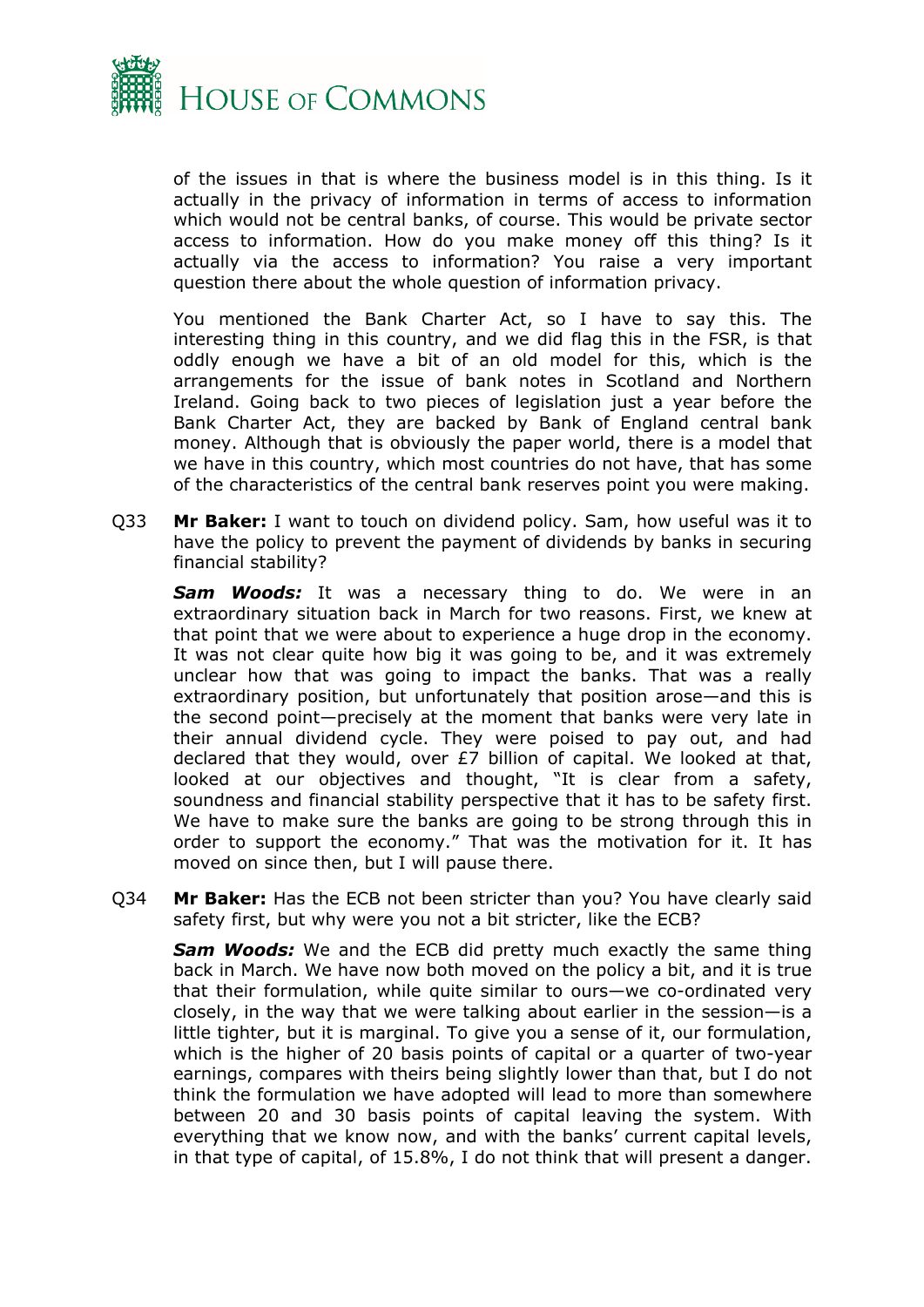

Q35 **Mr Baker:** Can you contextualise what that means for cost of capital, just for those watching this session? You said 15 to 20 basis points on cost of capital.

*Sam Woods:* Sorry, not on the cost of capital. It is 15 to 20 basis points of the capital resources. If you have 15.8% of common equity tier 1 in the banks, maybe 20 to 30 basis points of that could be paid out under the formulation we have now adopted, but we have put that decision back with bank boards.

On the cost of capital question, the best way to look at that is through price to book. That had got back to about 0.8, which is obviously still not very high, in January. It has been low for a long time. It then dropped to 0.4. It is now hovering somewhere beneath 0.6. The role that the dividend issue has played in that has perhaps been slightly exaggerated. People are looking at what is happening to economies and interest rates around the world, and feeding that in. If you look at the big movement in bank stocks today the only plausible explanation is changing interest rate assumptions due to what is happening in the US.

Q36 **Mr Baker:** I hope you will not mind my saying, but as always you have demonstrated your total command of the subject, as we would all expect, of course. What would be the retail message for members of the public to take away about what is going on with bank dividends? Account holders and shareholders will all have different interests. It is a matter of acute interest to many.

*Andrew Bailey:* The very clear message is that it is not our intention that, as regulators, we should take over setting dividends. As Sam said, we did it in a very, very particular and special circumstance. We regard what we announced before Christmas as taking us back to the point where boards agree dividends and shareholders vote on them. We have guardrails. Normally the guardrails come from stress tests; we did not have a stress test last year because of Covid but we will have one this year. We are heading back to where we normally are.

**Mr Baker:** Thank you very much indeed for a really interesting and important set of evidence. I am really looking forward with genuine enthusiasm, as you will expect, to your work on stablecoins.

Q37 **Julie Marson:** I would like to talk about the future potential for the economy. I will begin with the Governor, but if anyone else would like to come in, please, I would be really interested in your views. We are now in a slightly novel position in the cycle of this pandemic, where we have tough restrictions but we have vaccinations, which offer us a pathway out of those. As the vaccines are rolled out, even while the restrictions are in place, how likely is it that people's behaviour might change and demand might start rising? What would it potentially look like, and how will the Bank be monitoring behaviour and potential rising demand?

*Andrew Bailey:* That is more of an MPC question, so I will have a go. By the way, we are about to embark on the next MPC forecast, published in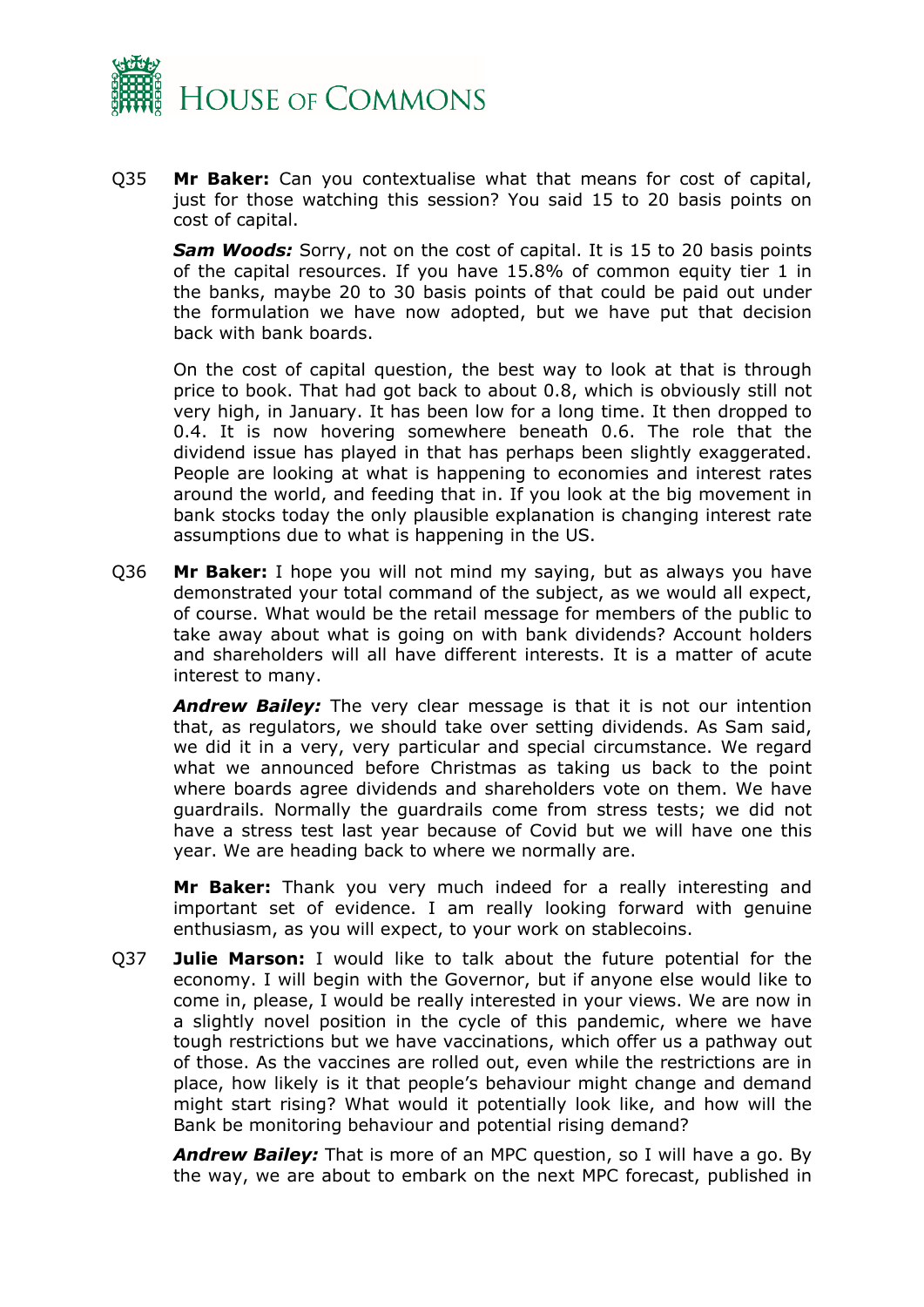

early February. We already have a date fixed with you for the evidence session on that, so we will be looking forward to that. On behaviour, let me have a go. There is quite a bit of literature, and we may have discussed this at the last MPC hearing. Government policies are one thing, but another thing that innately drives behaviour is people's individual actions, fears and concerns.

Interestingly, if you go back over the course of last year, we saw a very, very big reaction last spring, in terms of the impact of the measures and people's reaction to them. The evidence we are gathering—and we get this a lot at the moment from the high-frequency, real-time indicators indicates that, in the second lockdown, the one in November to early December, the impact on economic activity was not as large. There was an impact but it was not as large.

That may be a number of things going on. First, it was somewhat shaped by the structure of the lockdown arrangements. People operating businesses learned from the first lockdown and adapted. Secondly, consumer behaviour adapted. People found ways of buying things, and one of those has been a big increase in online purchasing. The evidence we are seeing for the fourth quarter at the moment—please do not suggest I am painting a very rosy story about the fourth quarter; I am not—is that, given what happened with the lockdown and what happened post the finalisation of the forecast, the downside in the fourth quarter relative to where we were probably was not that great.

Let me caveat that by immediately saying that none of that tells us what is going to happen as a result of what you are voting on today. It is honestly too early to tell. We cannot judge that at the moment. We do not have any evidence to go on for that one. It is interesting, as you say; people adapt in terms of their economic behaviour. I do not find that at all surprising. So far, that has had something of a positive sign relative to expectations, but not a big one; let me be very careful about what I say here. But people find ways to adapt their behaviour.

*Donald Kohn:* This is mostly an MPC issue, not an FPC issue. From our perspective, what is important is that, when the economy rebounds, the banks are there and have the ability, as they do, to support the resumed flow of credit and help businesses through to the other side, so they can support activity when it comes back. It will come back, but there will be changes in people's behaviour and structural changes in the economy that both businesses and Government will have to work through.

Q38 **Julie Marson:** You might have seen parallels being drawn between now and the last pandemic, the post-1918 world and the roaring twenties that we might be about to enjoy. What do you make of that kind of speculation, and what do you think it means for policy?

*Andrew Bailey:* I would be very careful about drawing very literal comparisons with the 1920s in that sense, because we have a very different policy framework. It is important to remember that one of the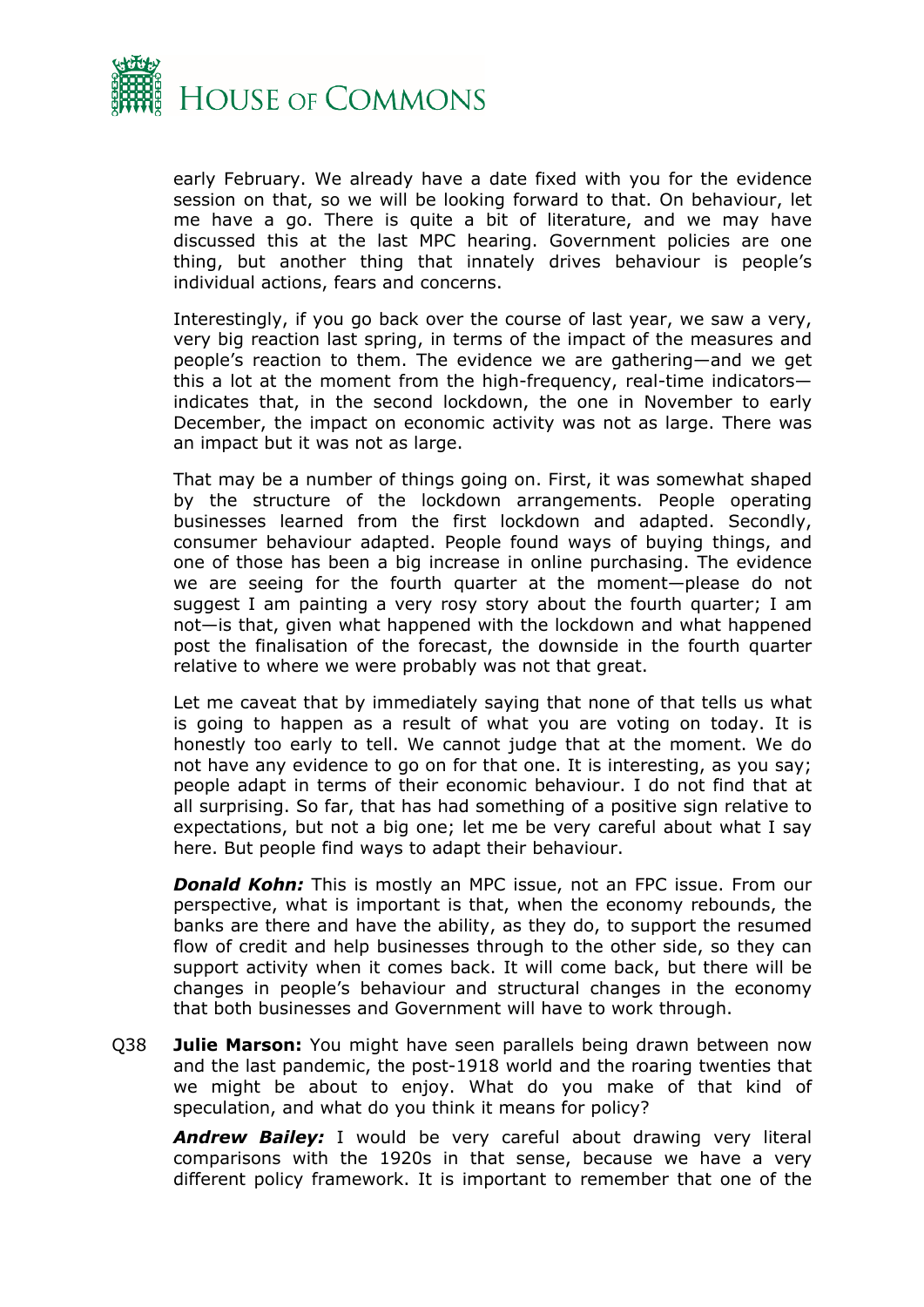

things that went on post-first world war was quite a strong tightening of both fiscal and monetary policy, causing a very big recession immediately after the first world war, which coincided with the period of the Spanish flu. I am not saying there was any causal relationship, by the way, but there was a very substantial tightening. If you look at the economic policy reaction to the period of the Spanish flu relative to what we have seen in the last 12 months, it was very different in that sense.

What happens thereafter? There are many different things relative to the 1920s, so I am frankly a bit cautious about people who slightly overdraw the comparison with the roaring twenties. It might be something to cling on to in a superficial way. I have to say it did not end well; let me put it that way.

**Julie Marson:** That is another question about policy.

*Anil Kashyap:* A different way to put the point Andrew and Don made is that the financial system is in such a better position now than it was in 2007. It is a great thing that we are not having to come up here and talk to you about our concerns that some bank is going to tip over and the system is not in the way that we think it can be to support the economy. The most important thing for the FPC is that all the work of the last 10 years has paid off, and that the banks can support the economy and not amplify all these shocks. That is the thing that we are going to keep our eye on in the FPC.

Q39 **Harriett Baldwin:** Picking up from Julie's questions, I wanted to move on to the countercyclical buffer and where we are in the economic cycle. You have sent very strong signals that the countercyclical buffer is not going to change for the foreseeable future; it is at zero. Have you had strong intentions from the banking system that it will lend once the Government schemes fade away?

*Sam Woods:* It also points to an interesting lesson that we may have learned from this crisis so far. So far, the banking system has done its job in terms of doing the lending. A lot of that has come through the Government-guaranteed schemes, but there was also a very important phase at the beginning of the crisis where corporates were drawing down lending facilities from banks in huge volumes, something like £75 billion in those four weeks when this crisis was erupting. The pattern since then has been more one in which corporates, as they got steady and were able to raise money in other ways, have been repaying the banking system and SMEs have been taking out loans, mostly those guaranteed by the Government. To illustrate that for you, in October, from memory what happened was corporates paid back £6.7 billion and SMEs took out £1.7 billion, so it was a net repayment of £5 billion.

That is what is happening at the moment. There was a big drawdown from corporates to begin with. Now we are into a SME phase, largely Government-backed but administered by the banks. We are confident that the banks have the ability and willingness to lend beyond that, but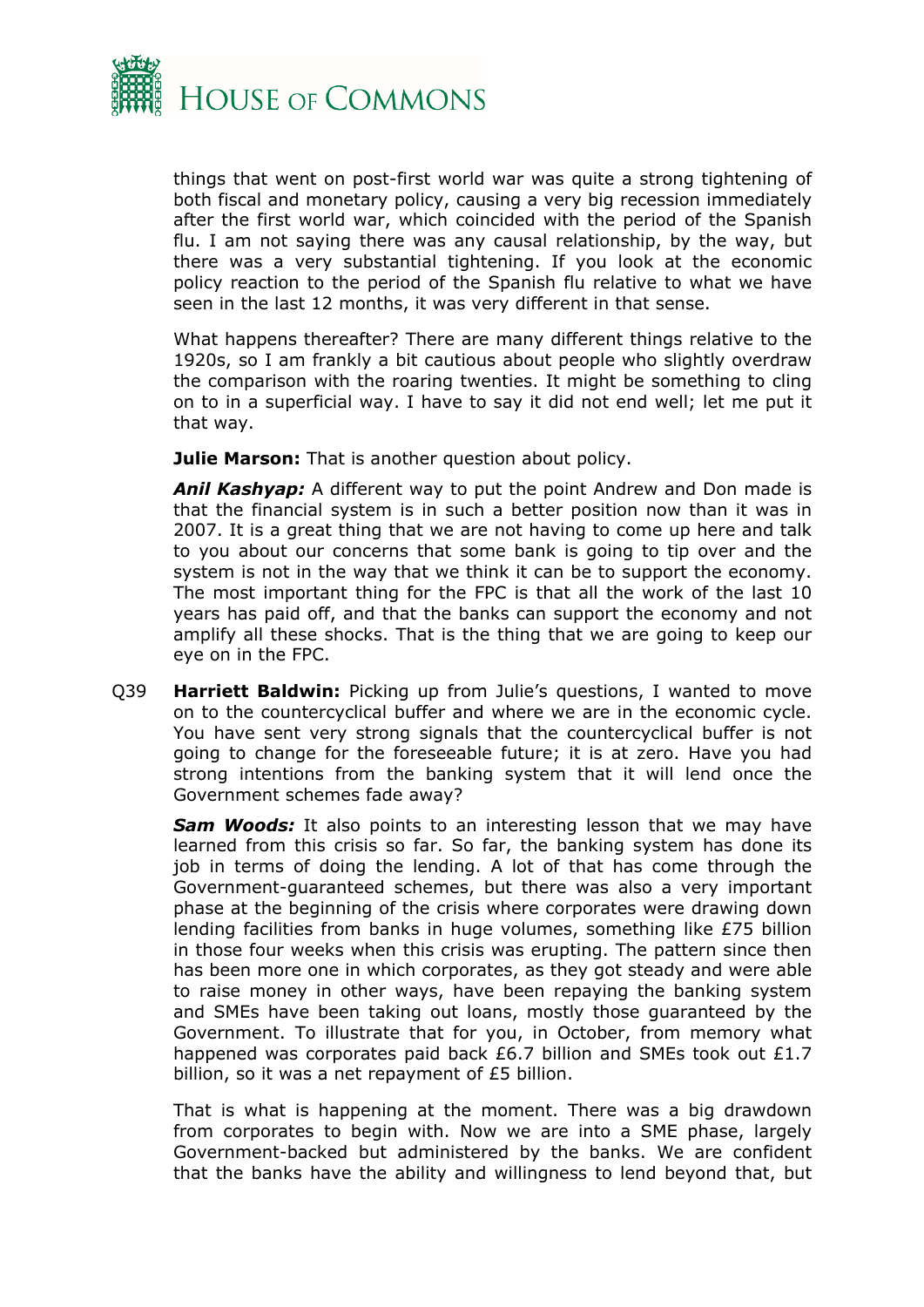

the reason we have cut the CCyB is to provide the extra lending room for them to do that.

The last point I would make, and this is where there is a question mark, is about the way our system is designed. You have big buffers of capital and then you have minimum requirements. The idea is that banks should be able to draw down those buffers and use them to do the type of lending you refer to. Luckily at the moment we are some way above even those buffers, but we are not so confident that, if banks get down to those buffers, they will then choose to go into them. It is not right in front of us, but that is a bit of a problem in the framework.

Q40 **Harriett Baldwin:** The reduction in the buffer is meant to have freed up £190 billion-worth of lending. How much of that has been used?

*Sam Woods:* It is £23 billion in capital, and we can then turn that into a lending number. At the moment, hardly any of it has been used, for the reason I just gave, which is that big corporates are repaying and most of the small business lending is being done through the Government schemes. Of course—this is probably where your question is going—those Government schemes will come to an end at the end of January. How much demand there will be beyond that point from small companies to borrow more, given the conditions we are in, is genuinely uncertain.

Q41 **Harriett Baldwin:** But the banks have enough money to provide that if there is the demand. That is the assessment of the FPC at the moment.

*Sam Woods:* Absolutely, yes.

Q42 **Harriett Baldwin:** This is just a technically ignorant question, but can the countercyclical buffer go below zero?

*Sam Woods:* No is the simple answer. You are not the first person to ask it.

Q43 **Harriett Baldwin:** On the subject of negative, we know that you have written out to the banking system in terms of negative interest rates from the MPC point of view. From the FPC point of view, are you comfortable that, if interest rates had to go negative, the banking system could cope with that from a financial stability point of view?

*Andrew Bailey:* I would like to bring my colleagues in, because I am also a member of the MPC. It is very important that the FPC, as it has been, and the PRC are very much involved in this question. As we have said in the MPC hearings, when you go into this sort of territory, including where we are at the moment to some degree, but even more so when rates go negative, the interaction between the transmission mechanism of monetary policy—the interest rate—the structure of the financial system and, therefore, the impact on the financial system and on banks' margins becomes even more important and critical to the efficiency and effectiveness of the transmission of monetary policy than in the days, if we can remember them, when we used to operate in more normal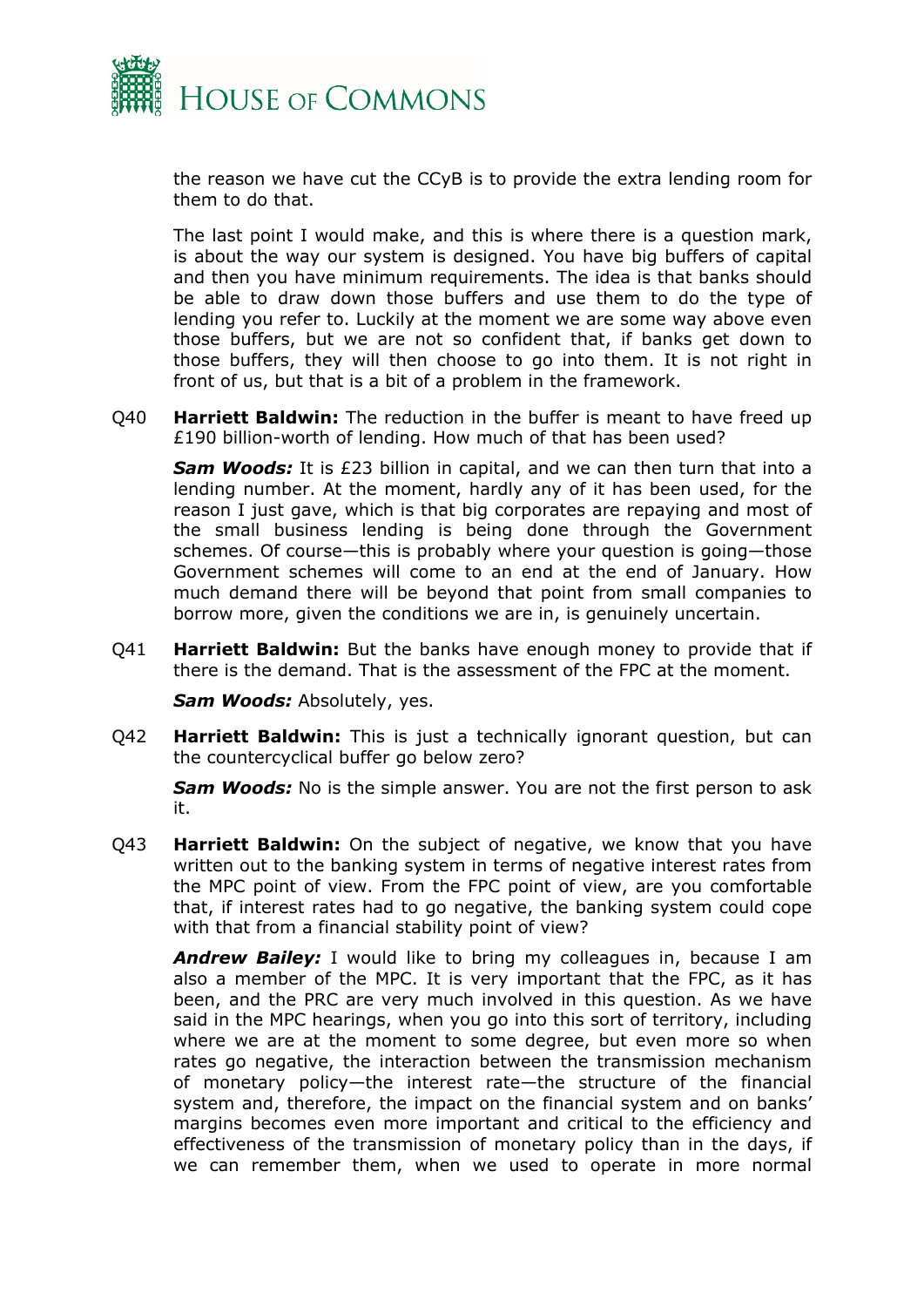

territory and moving the official interest rate around did not have much impact in that respect.

That is why it is important. It has been very important that both the FPC and the PRC are involved in the consideration, not in any decision—we have not got to this point yet—of whether we would use that negative interest rate tool, but in the structure of the approach and making sure, as I have said a number of times, that it is not just a tool in the box but is one that we can use and that the FPC and the PRC are engaged with. My colleagues may want to come in at this point.

*Sam Woods:* I can just add an operational point. The other thing we have been looking into quite carefully is a Y2K-type issue. Do bank systems have the ability to go negative? We have had 160 pretty detailed responses to that, which we are currently working our way through. The plan is to publish something on that as part of the monetary policy report in February, so you will get a chance to see that then. The answer from firms is broadly that the answer varies considerably, and it is rather less straightforward to do it for retail customers than it is for wholesale or corporate.

Q44 **Harriett Baldwin:** Can I move on to the subject of productive finance and the work you are doing on making sure, absent the current cyclical challenges, that there is enough productive finance in the UK for companies? Can you give us an update on the FPC's role in that work and whether you think you have enough tools at your disposal to make improvements in this area, or whether you need new tools from the Treasury? What conversations are you having with the Treasury about whether it should continue with the bank guarantee schemes past the current scheduled dates?

*Andrew Bailey:* The productive finance issue is very important because, as I said earlier, we have had low investment rates in this country for quite a while. As we come out of the Covid crisis, as we have been discussing, we will come out with a corporate sector that has more debt and is more leveraged. We also have the challenge of financing climate change, for instance. All these things call for a higher investment rate.

Moreover, there is a critical issue, much talked about, of the sustainable rate of growth coming out of this and how we deal with the legacy of public debt. The economics of that say it will be more straightforward to deal with that legacy if the sustainable growth rate exceeds the interest rate on the debt; the debt trap is the other way round. There are many reasons why we need to be focused on this question of investment, and therefore on the productive finance question. The FPC and the Bank are very focused on it. We are working very closely with the Treasury and the FCA on it, as we said in the report, because it goes across all of our responsibilities. For me it is a very high priority.

Q45 **Harriett Baldwin:** I am glad to hear that, but is it urgent? When are we going to see the results of this work?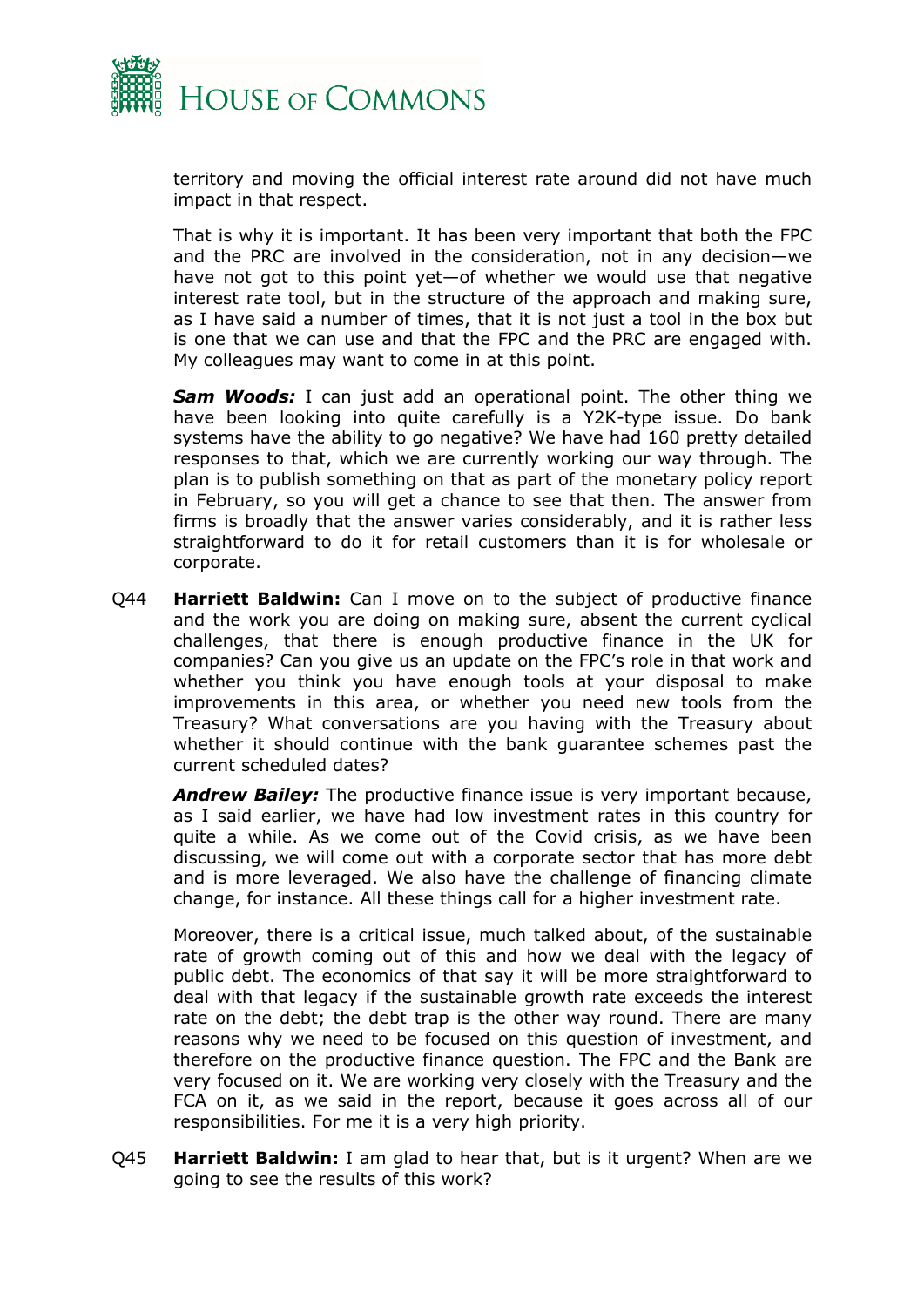

*Andrew Bailey:* At the moment, we are working with the industry, particularly with the asset management industry. I am very clear that sleeves have to be rolled up; let us get down to the real issues here. What are the barriers to deploying pension savings and the higher saving rate we have seen during the Covid crisis to support productive investment?

There are a number of things coming forward in areas to do with pensions, the structure of pensions and pension regulation, and we are very closely engaged with the industry on that. Sam and I regularly talk to the asset managers, and we have said, "We are not going to rest until we get to a point where we have structures that work to support longterm investment." I am very happy to keep you closely in touch with what we are doing on that front.

- Q46 **Harriett Baldwin:** Are we likely to see something on that soon? **Andrew Bailey:** I hope so.
- Q47 **Harriett Baldwin:** Can you just touch on the extension of the Government guarantee or whether you would like to see that end sooner or later than currently scheduled?

*Andrew Bailey:* Those two questions are a bit different. On the question of whether we are going to see progress on productive finance, I hope so, but I am not going to put a precise date on it because we have sleeves rolled up, unearthing issues and wanting to find solutions to them. We will tell you what the issues are and what the solutions are.

On the guarantee schemes, that is fiscal policy. It is important that I do not opine on fiscal policy. As my colleagues have said, they have been very important over the last year. They have played a vital role in supporting businesses. It is entirely sensible that the Chancellor took the decision he did on their term, but I am not going to get into the business of saying what should happen next.

*Donald Kohn:* One important place where the Financial Policy Committee intersects with the productive finance agenda is in open-ended funds. We have bond funds, and even property funds, that promise instant liquidity and are holding illiquid assets. To establish a fund that will invest in really illiquid assets that can support productive finance, we have to reform these other funds, which the former Governor said are living a lie. They are promising more liquidity than they have. If we can get those in better balance, that will help with pricing and financial stability, and will help establish a route for opening other funds that do not promise instant liquidity and can invest in these longer-term assets that will support productive finance. We are working with the FCA on that and we are expected to have something by mid-year.

*Andrew Bailey:* We are also working extensively on this internationally, in the Financial Stability Board. It is an international question because many of these funds are not just UK funds.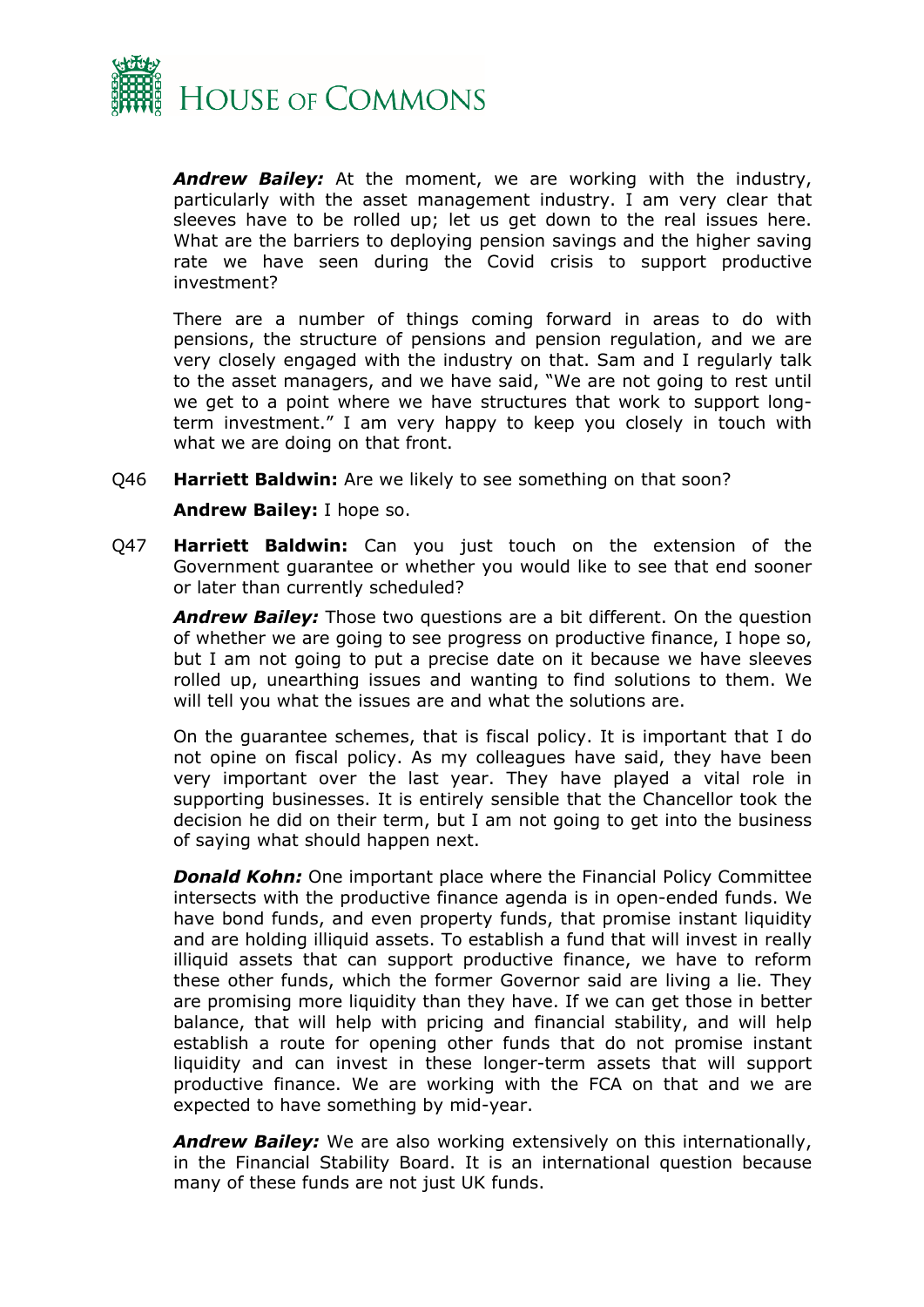

**Harriett Baldwin:** It feels like a very, very important issue at the current stage of the economic cycle. We look forward to an update by mid-year.

Q48 **Alison Thewliss:** I have questions on the impact of bad debt. The FPC's record notes that some headwinds to banks' capital positions were anticipated over coming quarters, principally from risk-weighted asset inflation and the reduction in transitional relief on the existing stock of provisions as unemployment and insolvencies increased and some assets moved into default. How bad do the members of the FPC expect those headwinds to be?

*Sam Woods:* This is the easiest way to think about it. Large banks in the UK have about £260 billion of equity capital. That is what they have to absorb losses. They have taken losses of about £20 billion during the last year, but those are forward looking, and therefore, for the moment, we have transitioned a lot of those in such a way that they will not hit their capital position until they come through, so until a loan goes bad. They have made some estimates and said, "We think this amount may go bad in time and therefore we will take that hit." Partly what we are referring to is that, if they have got that number right, that  $£20$  billion will migrate through into an actual loss, and then that will hit capital. You can think of that £20 billion compared with that £260 billion; that is not at all a worrying number in that context.

As banks' risk models adapt to the new environment, risk weights will go up, which will put on downward pressure. On our current central expectations, even if I try to extend them a bit for the latest lockdown, I am not worried about that from a financial stability and a safety and soundness point of view. We have also stress tested banks against a much, much worse outcome, which we think they can also accommodate.

Q49 **Alison Thewliss:** Do you feel that perhaps there is an extent to which the pain to the banks as a result of the crisis has been insulated due to the Government support schemes and the Government backing?

*Sam Woods:* That is true. That is not a bad thing; it is sensible for the Government to support the economy through this. It is mainly true in two ways. One is that, as we were discussing a few moments ago, the Government themselves have taken the strain of quite a lot of the lending that has had to occur. That has been done through the banks, but the capital treatment is very favourable.

The other, and this is the more important one, is that, by softening and cushioning the blow, the actions the Government have taken will reduce the number of mortgage defaults and insolvencies that we have through time. They will also spread them out through time. In the banking system, it is really a short, sudden hit that is the most difficult to absorb.

Q50 **Alison Thewliss:** Do you feel that cushioning is enough that it is not building up a problem for the future?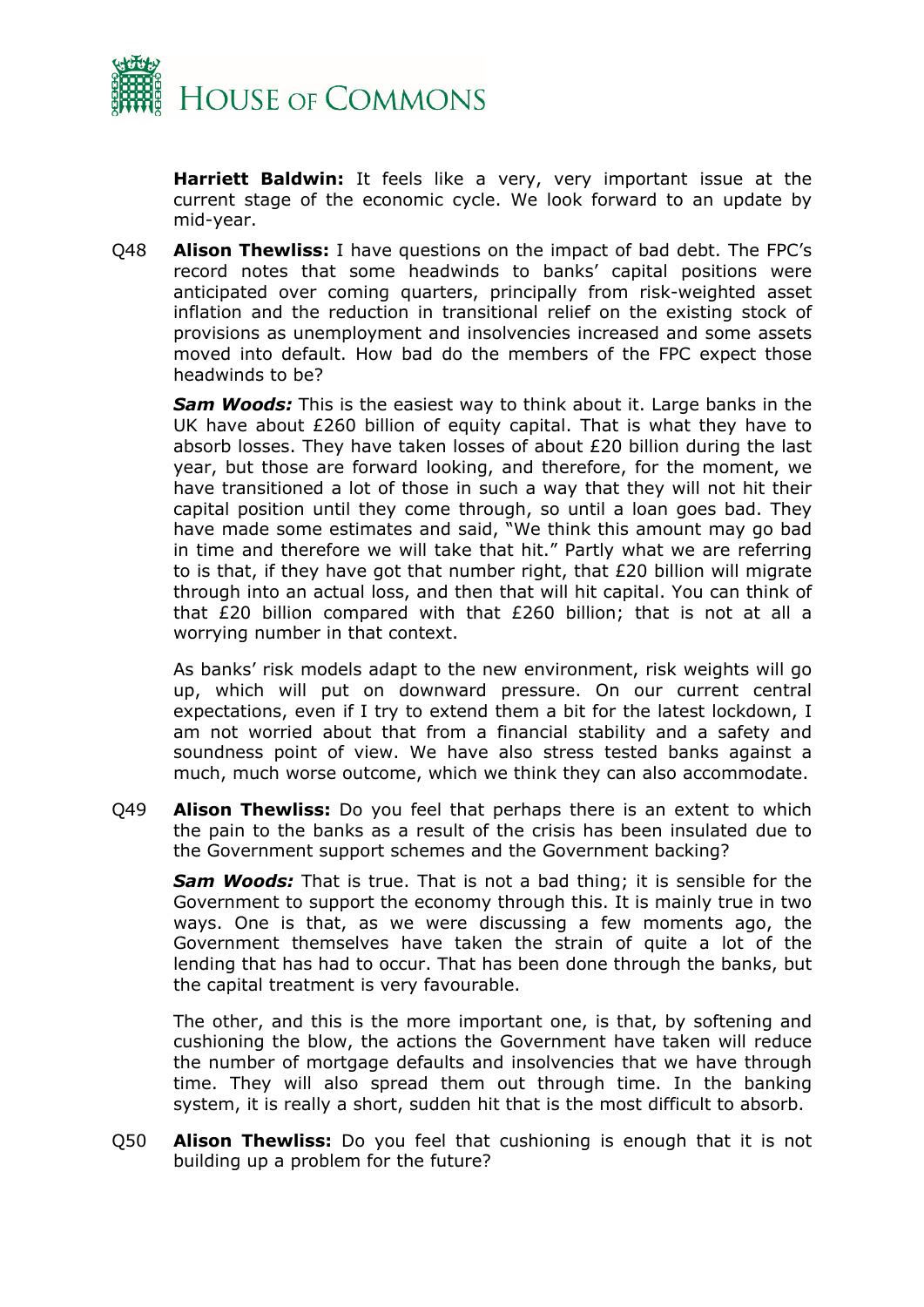

*Sam Woods:* There is a question that is coming, which is much more a conduct question. Andrew may want to come in on this, given his prior experience, or he may not, actually. It is likely that some significant portion of particularly the bounce back loans will default. We are all expecting that. A very important thing—and this Committee has been heavily engaged on this in the post-financial crisis setting—will be how, between the Government and the banks, it is agreed to handle that situation when it arises. There are many scars on people's backs from what happened last time round.

*Andrew Bailey:* I cannot emphasise that enough. As you know from hearings of this Committee in the past, this crisis experience is lined with utter pain at times. It is critically important that, as Sam says, there are very clear rules of engagement, that all sides understand and then proceed transparently. Otherwise, I am afraid the record is not good.

Q51 **Alison Thewliss:** I was going to ask about that as well. What confidence do you have that we are not going to end up in a similar situation where banks take action that is a bit more dramatic than would be helpful?

*Andrew Bailey:* The confidence I have is the fact that the pain of the past has not been forgotten, and everybody understands that selfinterest determines that we should avoid that, but it has to be done. As Sam said, this is lending on a very big scale, absolutely sensibly and necessarily. It makes a lot of sense that the period to work these loans out has now been extended. That is an extremely sensible thing to do, but the clear thing is that there are very transparent rules of engagement for doing so.

Q52 **Alison Thewliss:** Many businesses will have seen a complete loss of income and will have taken loans, and we are now going into this further period of lockdown. What proportion of bounce back loans are unlikely to be repaid at all at this stage? Are you able to put any estimate on that at this point?

*Sam Woods:* I am happy to, but I would like to do so cautiously. I am sure you will have seen the report from the PAC on this topic. It estimated a range of £15 billion to £26 billion out of about £43 billion, so the top end of that is a 60% range. When we look at it, we tend to think of there being a fraud element. There will be a fraud element to this. That fraud element will be higher than for normal lending, but it will still be a very small fraction of the losses. The banks themselves are expecting quite considerable credit losses. To benchmark that for you, they say that about a third of this lending is lending that they would not have done, left to their own devices. If you push them for a range, they tend to talk about 30%, 40% and 50%. The top end of the PAC range is probably high, but lower within that is quite plausible.

*Andrew Bailey:* It is important to interpret that. It is not saying a third of it should not have been done, because part of the reason for doing these schemes was to change the risk appetite due to the nature of the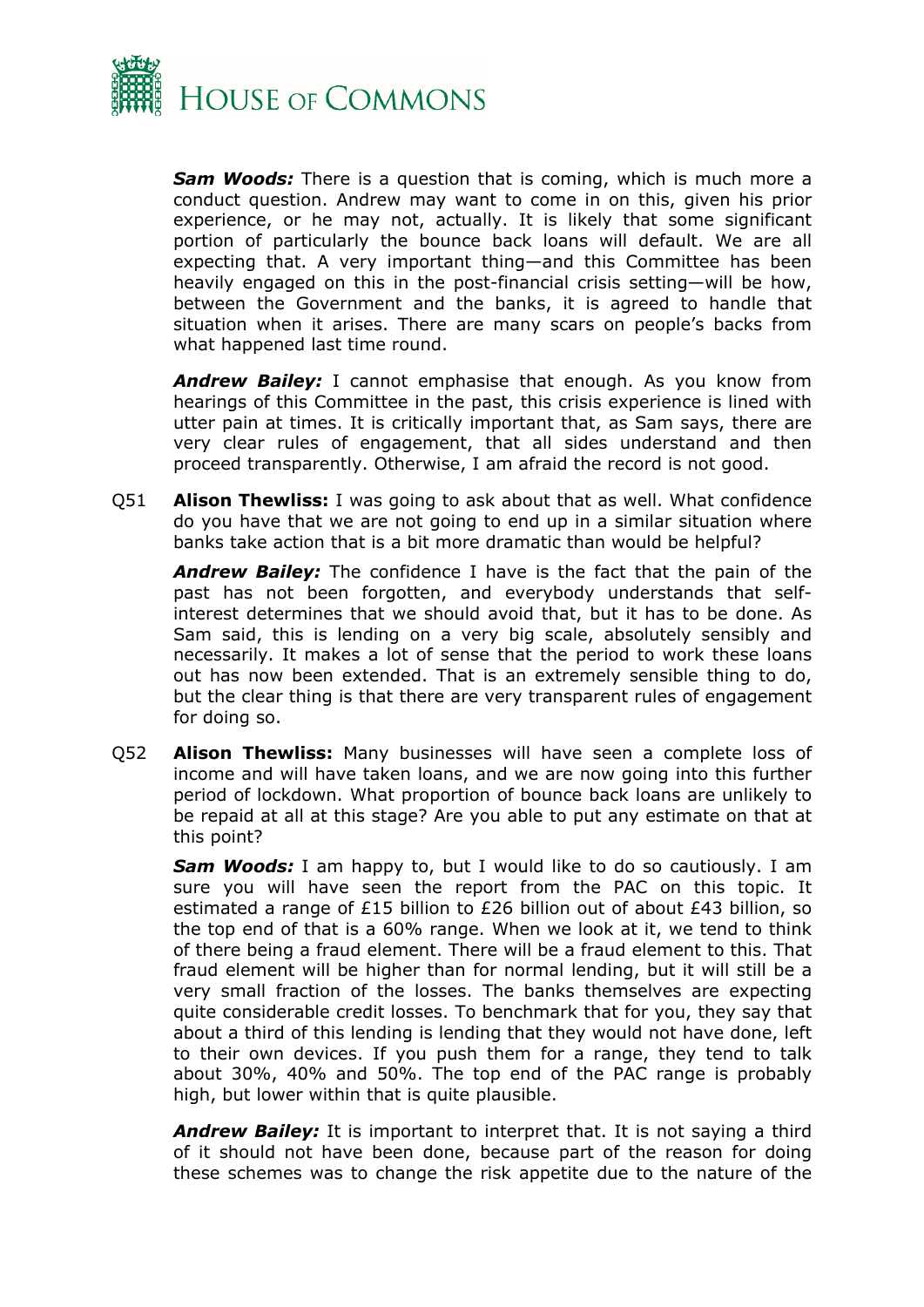

Covid crisis. There is an important distinction between what the banks say they would do in normal circumstances and what was right to do in these circumstances, and that is why the guarantees make sense.

## Q53 **Alison Thewliss:** Are you confident that banks can absorb that?

*Sam Woods:* Most of it will come through to the taxpayer because of the guarantee. Where the banks will take losses is if they have not properly done the checks that they were meant to do. We will see whether that is the case; some of the fraud cases might be of that kind, but it goes back to your earlier question. The thing that will be really painful, most importantly for SMEs, but it will also hit the banks, is if the handling of that situation is done badly and we get into conduct issues we had in the past, which was extremely painful for everyone, including financially.

*Andrew Bailey:* As an important parallel to this, this involvement from the Government has enabled the banks to extend quite extensive payment holidays in the mortgage and unsecured lending area, at their own risk. There is more than one part to this, and we needed all those things to happen to bridge through this crisis. It is important to look at the role that the banks have played across the board.

*Anil Kashyap:* To emphasise what Sam and the Governor said, we wanted to pay people to stay home so that they did not get sick. If the Government end up footing the bill for some of it, that is what social insurance is all about. Given that there will be losses, socialising them makes sense to me. The alternative would have been much, much worse. It was nobody's fault that businesses could not operate, and forcing them into bankruptcy or something like that seems like exactly the wrong thing to do.

Q54 **Alison Thewliss:** The Commission has been noting that there might be a need for bad banks in the euro area. You might generally have confidence about UK banks, but how much of a risk to the UK is there from that kind of action?

*Sam Woods:* It is very low. They will only do that if they think it will improve the health of their banking system. Small, individual bank versions of that have been happening quite a lot already, so I am not really concerned about that development if it comes to pass. It has been very difficult to get that agreed in the past, because within Europe there is a concern that it shifts burdens from one country to another.

*Andrew Bailey:* To go back to the dividend issue for a moment, Sam answered the question, "Why is there a bit of a difference between us and the euro area on this dividend question?" One underlying reason is that they are somewhat less confident across some of their sector about the underlying revealed loss position at the moment, which lies behind this point about the bad bank.

Q55 **Dame Angela Eagle:** I want to ask about the unregulated shadow banking area, particularly the extent to which the understandably stricter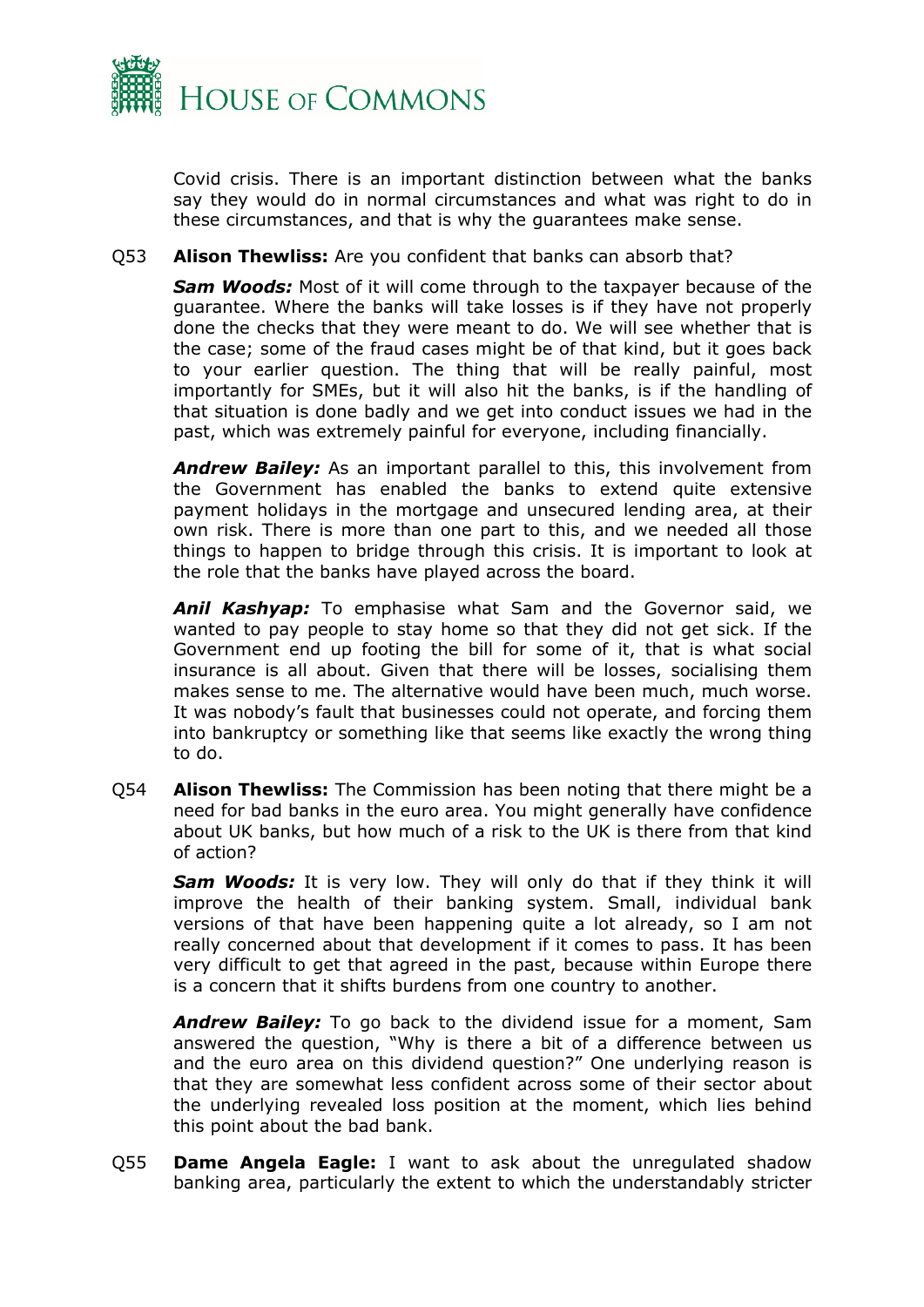

regulatory framework on regulated banks that followed the 2008 financial crisis might just be transferring the risk into the shadow banking area, which is unregulated. How well sighted is the FPC on potential problems with the shadow banking area, which has increasingly come to finance US treasuries and other places where one traditionally dashes for cash?

*Andrew Bailey:* That is a fascinating question, which has quite a big scope to it. If we focus on the dash for cash issue, you are right that one of the issues that last March brought home was the increasing share of intermediation activity taking place outside the banking system. This is a very big issue internationally and in the Financial Stability Board, of which we are a leading member. It literally goes across markets. There is a whole set of work going on there. The interim report on the dash for cash was published by the Financial Stability Board under the auspices of the G20. It looked at a number of angles. There was an angle that Don referred to earlier about non-bank funds and the risks they take in terms of liquidity positions.

There is a second set of work, which you have rightly just referred to, which is the presence of non-banks acting as market-makers, and frankly whether they are fair weather friends that disappear just when the market-making capacity is needed, and because there is an illusion of liquidity in markets the crisis then becomes worse. In some minds there is an issue as to whether the effect of the post-financial crisis regulatory changes—particularly in the liquidity regulations and somewhat in the leverage regulation in the US, probably—has reduced the capacity of banks to make markets. That is quite a controversial area; there are very different views on that one, but all these issues are in the mix.

There is a further issue that has been raised, importantly, as to whether, if there was greater focus on clearing in some markets, such as the US treasury market, that would alleviate some of the pressures. Anil or Don, you may want to come in on this issue because you are much more expert on the US treasury market.

Q56 **Dame Angela Eagle:** Before you do, the motivation of shadow banks is very different from ordinary, regulated banks in that they tend to make their money with short-term arbitrage decisions and repo contracts. Is that causing more volatility? Is that causing there to be stress when an ordinary, regulated bank would provide liquidity?

*Andrew Bailey:* That is a very good question.

**Dame Angela Eagle:** To what extent is the Bank actually sighted on what is going on in the shadow banking area?

*Andrew Bailey:* We do not really use the term "shadow banking" any more because it is such a big umbrella that it has many parts.

**Dame Angela Eagle:** The non-regulated area, then.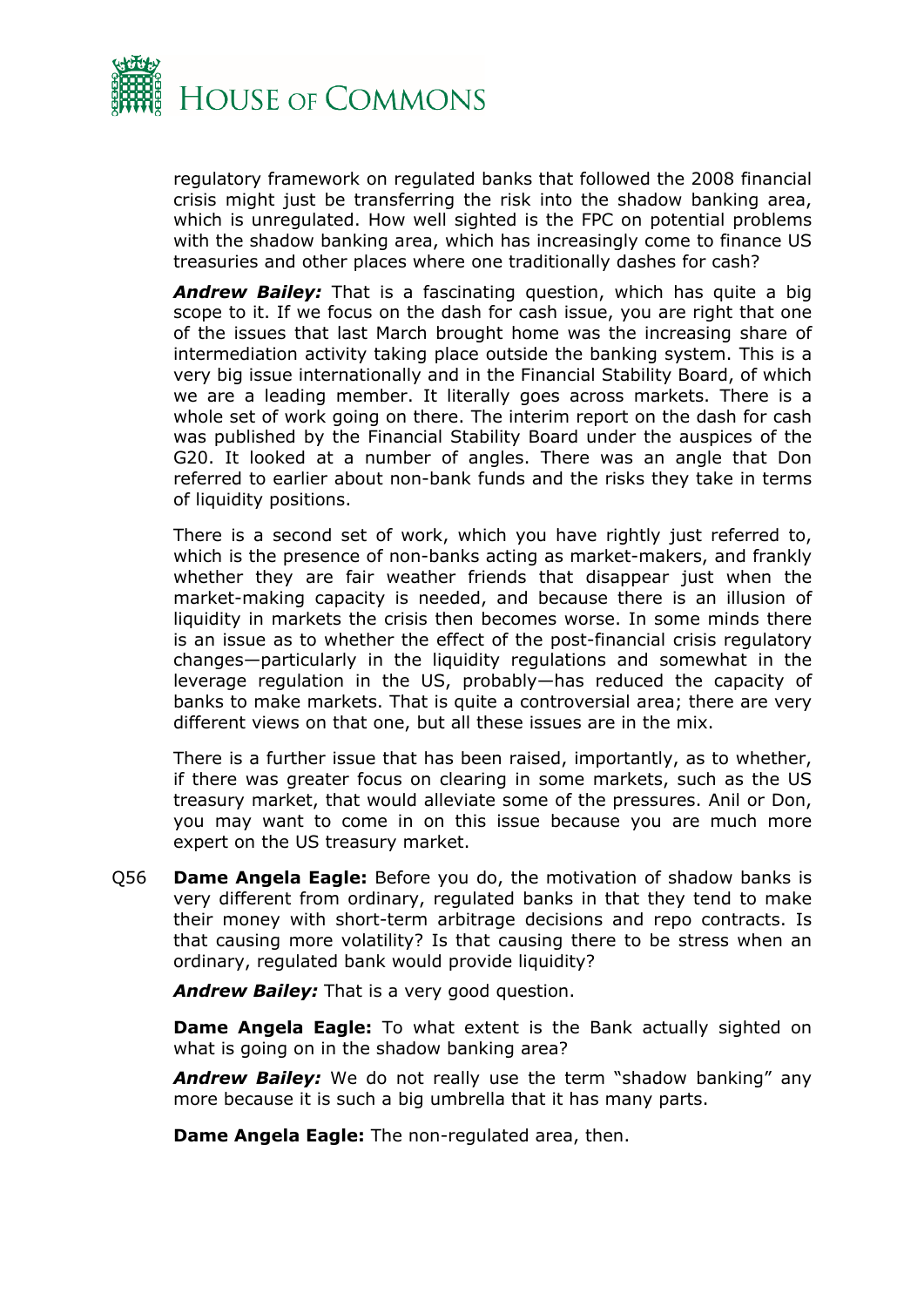

*Andrew Bailey:* Some of them are regulated; they are just not always prudentially regulated. If we stick to the area you are talking about, which is a very important one, wholesale market-making, the backdrop to this is that one of the thrusts of the post-financial crisis reform was to move some areas of financial intermediation out of the banking system and into the non-bank system because they were not suited to being in the banking system, illiquid assets being a case in point.

There is a long debate about whether market-making is naturally the home of banks and to what extent it is the home of non-banks, but you are right that there has globally been a shift from the banking system to the non-bank system. There has been a growth of what you might call non-bank intermediaries, fast trading activity, and that extends to some of the core markets, of which the US treasury market is probably the best example. The risk we therefore have to look at is whether that market has characteristics that mean it is not stable enough. Because it is relied upon as a core market for collateral, for instance, to have this sudden burst of illiquidity when people withdraw their market-making capacity is a risk to stability.

*Anil Kashyap:* To amplify what Andrew was saying about the treasury market, partly because of Covid, if you look at the amount of treasury issuance that is going to follow for the next five to 10 years, it is going to swamp the capacity of the dealer banks to intermediate. It is almost inevitable that we are going to have to reform the way the treasury market functions, just because the balance sheet capacity of the dealer banks is not going to be there. Whether it goes through central clearing and exactly how much that will solve is a very active area of inquiry and study. It is something the Bank is looking at, as are the international regulators and the US.

Secondly, there is one thing that is very hard to fight. If you do not know the creditworthiness of somebody you are transacting with, one way to handle that problem is to lend to them for a very short term. I may not trust you enough to give you the money for three months, but I will give it to you overnight. Part of the way the thing you were calling the shadow banking system functions is that it is using maturity as a substitute for capital and discipline. That is one thing that we are chasing down and trying to keep track of, but it is fundamental that you see that that is the way the system would start out, and then it is up to us to try to find cases where that is happening where it is dangerous. That is why Don mentioned all these open-end funds where we just think there is a fundamental mismatch.

Q57 **Dame Angela Eagle:** Is it not a risk to financial stability if lending times do get short like that?

### *Anil Kashyap:* Yes.

**Dame Angela Eagle:** Immediate volatility can be very dangerous to the financial system. To what extent are you aware of the level of risk that is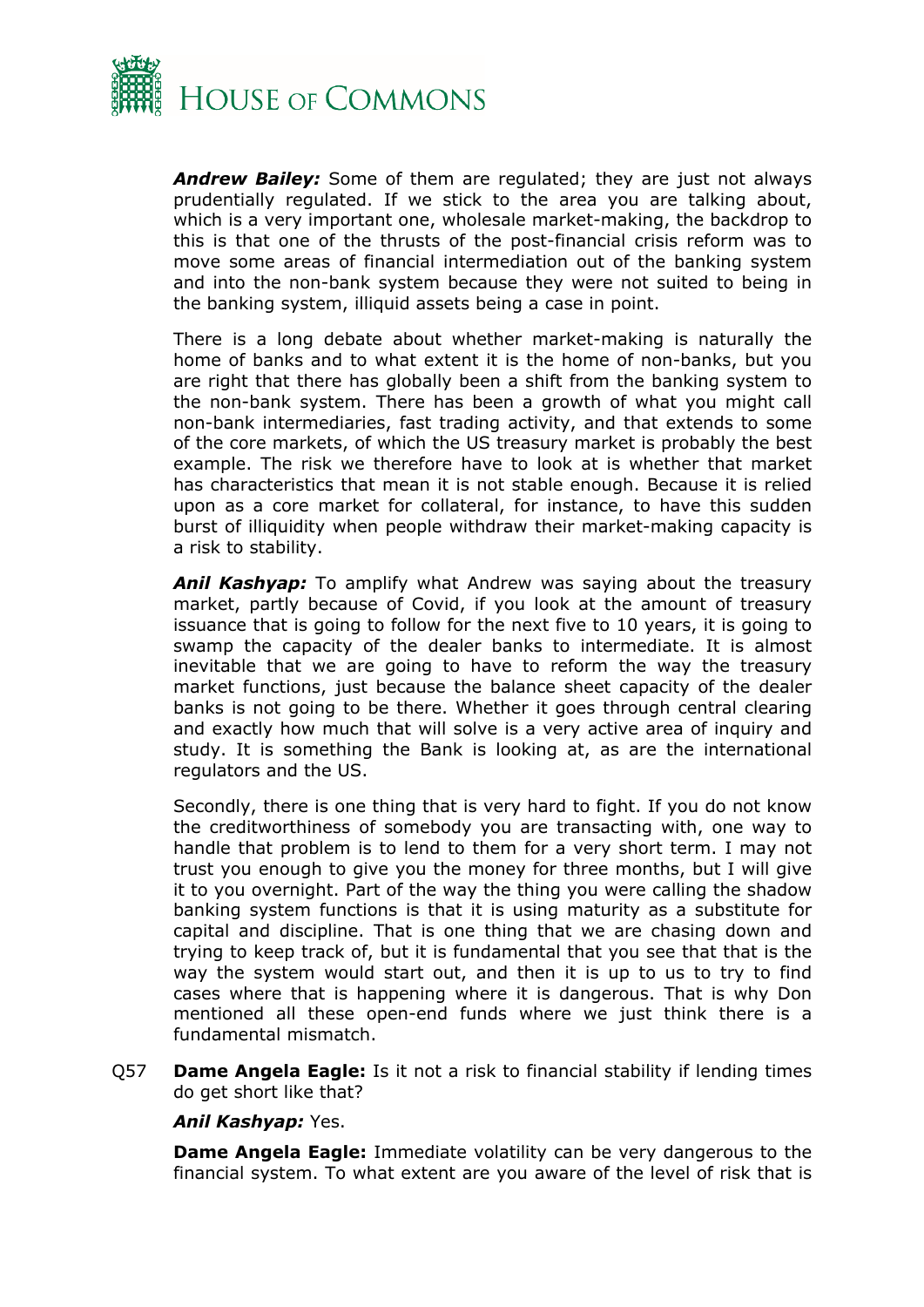

building up in these areas so that you could rapidly respond if there was a problem, especially if lending times are very short?

*Andrew Bailey:* We follow it very closely, but it is an international issue. It can happen in sterling markets, and it did in March, but obviously the dollar markets are the biggest. There is another dimension to this; this is the other big issue internationally and domestically. In March, when we faced this situation, because it was in the non-bank world, the central banks, including us, had to intervene with massive doses of QE. We needed that QE for monetary policy reasons as well, so we were not at odds here, but the fact that we had to go in so heavily, so quickly, at the end of my first week as Governor was not just for monetary policy reasons; it was because we had to use the only tool we had to get to market liquidity.

There are very big questions, and one of my colleagues, Andrew Hauser, is now leading the work internationally with the New York Fed on this to say, "There is one set of issues around what the market structure impact of this is, and there is a second set of issues, which is what the right central bank tools are to deal with this if you have to."

Q58 **Dame Angela Eagle:** That was going to be my next question. Given that this was so dramatic and so sudden, it is likely that, given the level of state deficit there is now around the world, there may be volatility. The Fed's rescue was necessary but it is also a moral hazard, because it has let off a load of people who made a lot of money taking risks, which were then taken off them. How is it solved?

*Andrew Bailey:* That is what we are working on. You are right; we do not like it, but we had to do it. By the way, if the Fed or the ECB were here, they would say the same thing. We had to do it.

Q59 **Dame Angela Eagle:** By the way, I am not saying you should not, but it does create that situation.

*Andrew Bailey:* There are aspects of it that we just do not like. The question is what combination of measures on the market structure and stability side, plus central bank tools that we may not have at the moment, we should adopt, because we do not like what we saw; I will be honest with you.

Q60 **Dame Angela Eagle:** We will keep a close eye on that.

### *Andrew Bailey:* Do.

*Donald Kohn:* The dash for cash, this huge demand for liquidity—very, very short-term assets, bank deposits, central bank deposits—in mid-March when the uncertainty just got sky high and everybody needed cash, revealed weaknesses that we had been tracking for a while. For example, the open-ended funds had been a subject, and we were looking at it with the FCA. We had talked about liquidity pressures from hedge funds, although we had not seen quite how severe they might be in this. Some of these things were on our radar, but some of them were not.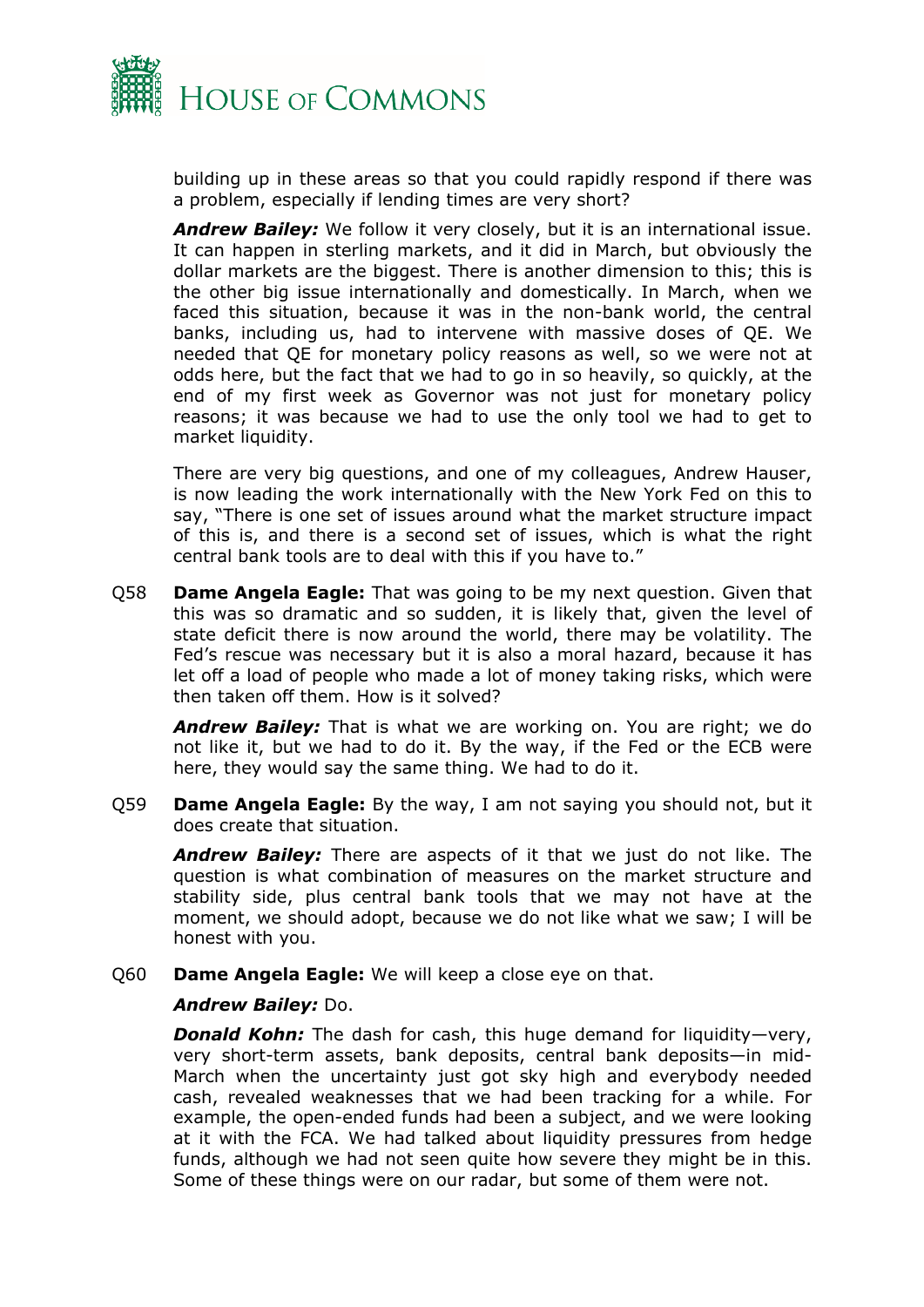

The international effort right now, with the Bank of England playing an important role, is to size what happened and why, and then to approach it from both building the resilience of the pieces of the system that were revealed as weak, and looking at whether central bank intervention should be made more regular and predictable, what would be available there and how to deal with the moral hazard of that. We are coming at this from multiple angles. Just to emphasise, we saw some of the weaknesses but not all of them.

**Dame Angela Eagle:** This is an issue we need to come back to.

*Anil Kashyap:* Usually I would not tell you to read central bankers' speeches unless you have sleeping problems, but if you are interested Andrew Hauser has given two very good speeches, Jon Cunliffe has given two speeches and I gave a speech. A lot of our thinking is already laid out if you want to go into the fine details.

**Dame Angela Eagle:** Thank you. That is five speeches.

Q61 **Chair:** That brings us to the end of this session. Thank you all very much indeed, particularly Don. Don is stepping down from the FPC in March, so this will be your last appearance before this Committee. Despite your comments about having consumed copious quantities of chlorine-washed chicken, you look in fine shape, and I am sure you will have a long, successful and healthy retirement from the FPC. We thank you. Andrew, you wanted to say a few quick words.

*Andrew Bailey:* I just wanted to thank Don. Don is an original member of the FPC—the two of us are—but last year marked the 50th anniversary of Don starting to work in the Federal Reserve system. He did 40 years in the Federal Reserve system and had an incredibly distinguished career, becoming a governor and vice-chairman. We were then lucky enough to have the next 10 years of his involvement in the central banking world, and we have been incredibly lucky. He is one of the wisest people in world central banking, I can tell you from long experience.

He is probably one of the few people to have had a long career appearing before congressional committees and then this Committee, so if you ever get a moment ask him about the difference. It is fascinating. I just wanted to put my thanks to Don on the record, because he has made a huge contribution to us and the FPC, but also a huge contribution to central banking.

*Donald Kohn:* Thank you, Andrew, and thank you, Mel. It has been a great honour and privilege to be part of this process and to have a relationship with the TSC. This morning I was actually reflecting; my first testimony before the TSC was about 20 years ago in January 2001, and I have been impressed with the knowledge and focus that you guys have brought to this. As Andrew says, if you want a comparison sometime it will be fun to talk about, but perhaps not now in public.

**Chair:** Another time. Don, thank you very much for your kind remarks.